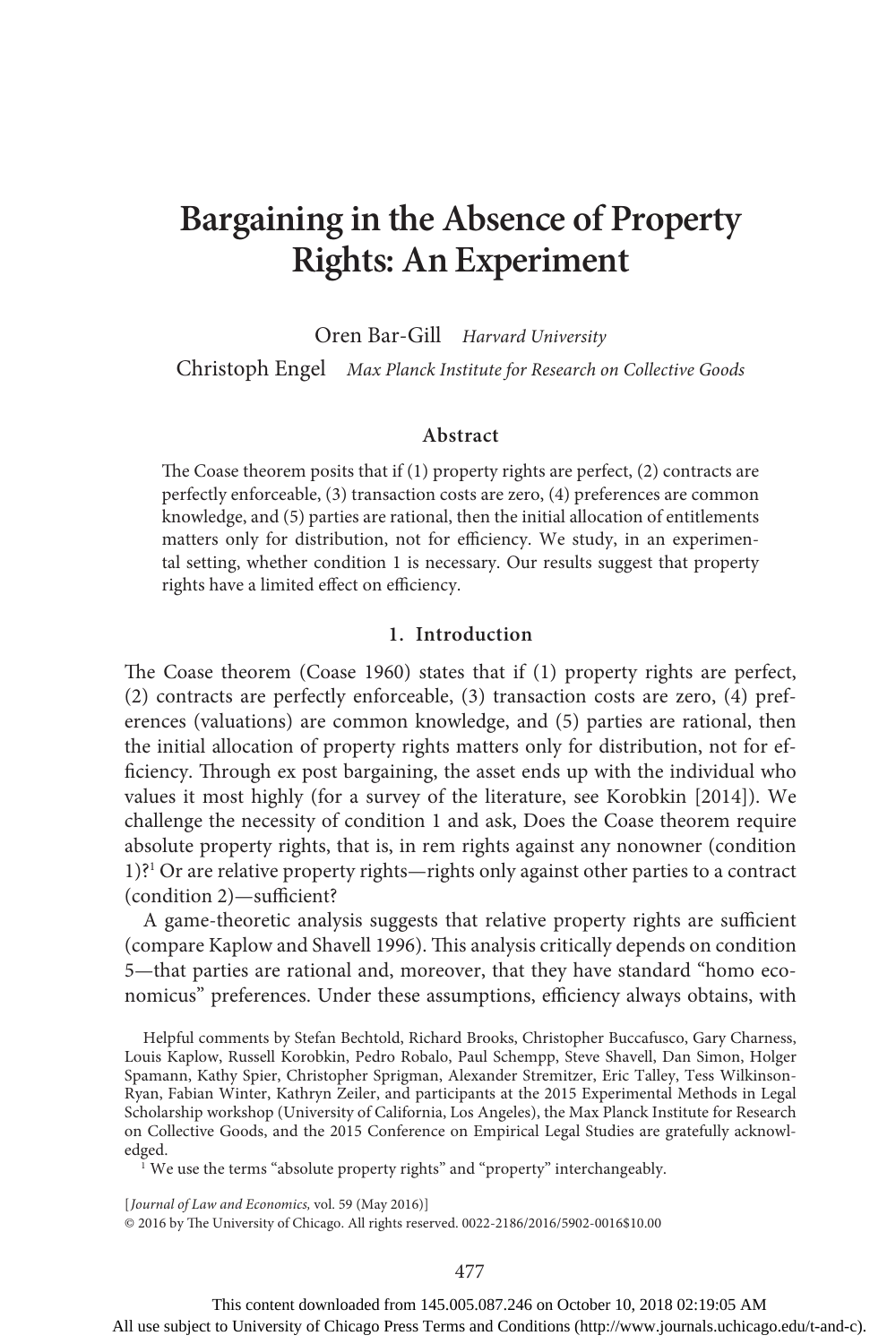or without absolute property rights. We experimentally test whether the equivalence between absolute and relative rights holds when condition 5 is relaxed, namely, when behavioral forces are introduced. We call this the equivalence hypothesis. (The introduction of behavioral forces also puts pressure on condition 4. While we can experimentally ensure common knowledge of standard preferences and valuations, the experimental setting allows for imperfect information about nonstandard preferences, such as fairness preferences.)<sup>2</sup>

In the textbook version of the Coase theorem (with condition 1), the main challenge to efficient allocation arises when the good is initially allocated to the lower-valuation user. Efficiency requires that the higher-valuation user buy the good from its initial owner. In our version of the theorem, with no absolute property rights, the challenge to efficient allocation is different: in the absence of property, even if the good is initially allocated to the higher-valuation user, it might be taken by the lower-valuation user. Efficiency requires that the higher-valuation user acquire a contractual right that would prevent the lower-valuation user from exercising her right to take. Is Coasean bargaining equally efficient in both versions? Or do the behavioral forces cause greater interference in our version of the theorem with only relative rights?

If relative property rights and absolute property rights are equivalent, the higher-valuation user must be similarly willing to buy the good from the individual with lower valuation (absolute right) and to pay for the other individual not to take her good (relative right). This is what we test with our first treatment. Ultimately, in a world without property, taking is pointless. The original possessor could always take the good back, and so forth (see Kaplow and Shavell 1996). In such a world, the only technology for creating value is contract. We capture this dimension of the distinction between absolute and relative rights in our second treatment, in which the good is destroyed unless the parties agree on secured possession. We find that, irrespective of treatment, trade occurs in about 75 percent of cases. Neither treatment affects efficiency. We also do not find a significant difference in the price that the low-valuation individual asks when selling the good, refraining from taking the good, or agreeing that the good should not be destroyed. The equivalence hypothesis is supported by the data.

One might object that our experimental design undermines the difference between absolute and relative property rights. Participants might see the good as a pretext for a bargaining experiment, or they might view the initial allocation of the good to one party as normatively irrelevant. In two complementary ways, we investigate whether this objection is critical. First, we add a treatment in which we refer to taking as stealing. This framing manipulation has no discernible effect. Second, we have the initial possessor earn the good in a real-effort task. This

<sup>2</sup> The few experimental papers that study Coasean bargaining with imperfectly protected property rights focus on other conditions: Cherry and Shogren (2005) focus on condition 3 and introduce transaction costs, whereas Croson and Johnston (2000) and Ayres (2005) focus on condition 4 and study the effects of asymmetric information. Aivazian, Callen, and McCracken (2009) also find an effect of ill-defined property rights in situations in which the group is larger than two and no property rights are assigned.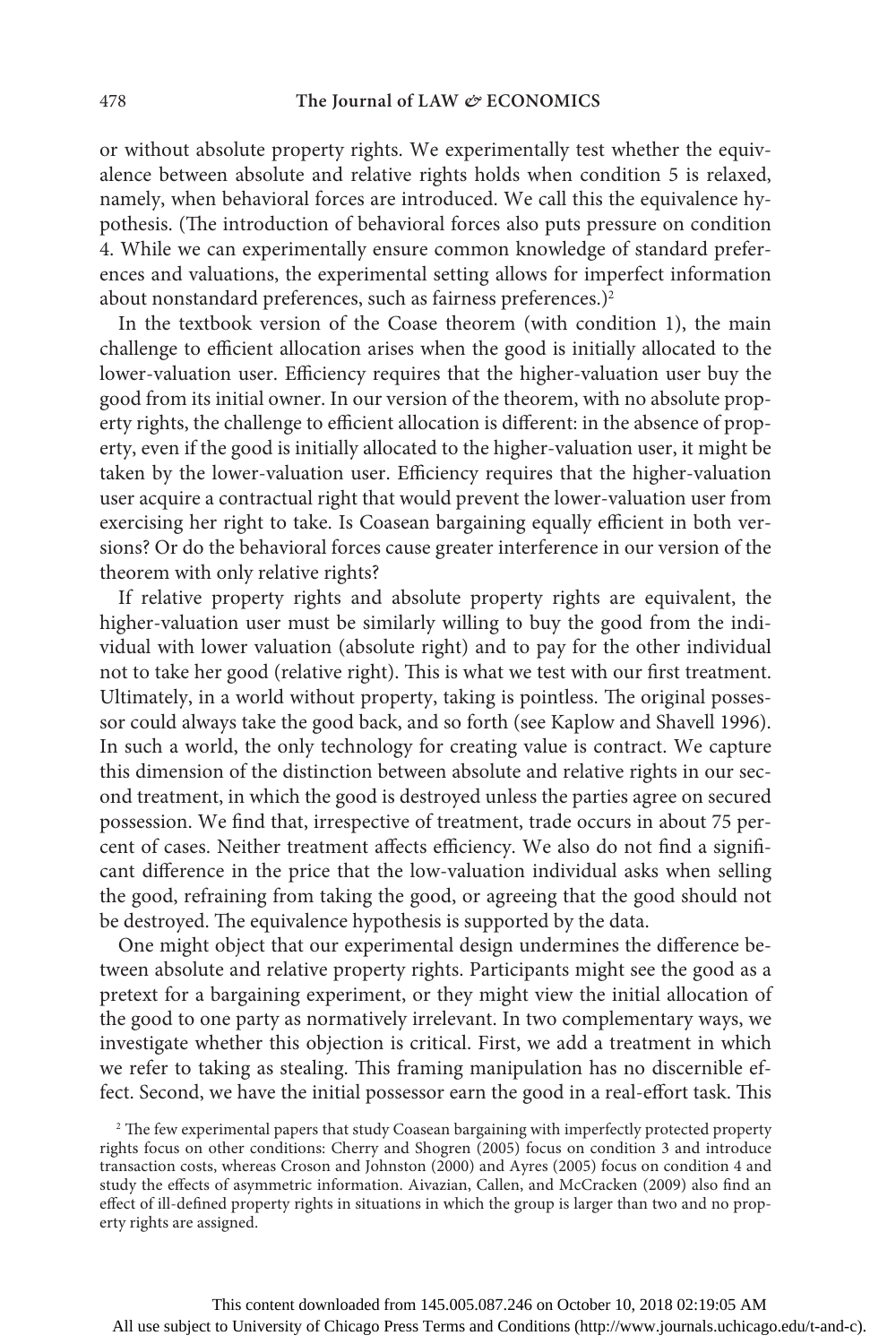has a small, weakly significant negative effect on the probability that the good trades. If we combine the earning and the framing manipulations, takers demand less (but still more than 50 percent of the value of the good), yet the probability of trade remains unaffected.

Our research question is practically relevant. Many valuable assets are not legally protected. Must a neighbor accept vibrations, noise, or smell? Legal systems differ in where they draw the line, that is, in the way they define and enforce neighbors' property rights. But a contract in which one neighbor promises not to use her land in a way that would be perfectly legal is always enforceable.<sup>3</sup>

The remainder of the paper is organized as follows: Section 2 derives hypotheses from theory and from the existing experimental literature. Section 3 introduces the design of the experiment. Section 4 reports results from the main experiment. Section 5 reports on the framing manipulation. Section 6 discusses the earning manipulation. Section 7 concludes.

## **2. Hypotheses**

# *2.1. Setup*

Assume a society of size  $N = 2$ . Individuals H and L are both endowed with *e* units of a perfectly transferable, scalable, and protected means of payment. There is a single unit of a good. Without loss of generality, we assume that the value of this good to individual H is  $v_H > 0$ , and the value of the good to individual L is  $v_L = 0$ . Valuations are common knowledge. We further assume that  $e > v_H > 0$  $v_L = 0$ , so that there is no budget constraint. Contracts are perfectly enforceable. Concluding and enforcing contracts are costless. The act of taking the good is similarly costless. Because L is allowed to make a take-it-or-leave-it offer, L has all the bargaining power.

## *2.2. Standard Theory*

If individuals hold standard preferences, which are common knowledge, and there are no transaction costs, then the efficient outcome is always reached as long as contracts are enforceable. In the textbook version of the Coase theorem, in which the good is initially allocated to party L and L's entitlement is protected with a property rule, L sells the asset to H for  $v_H[-\varepsilon]$ . In our version of the theorem, in which the good is initially allocated to party H but H's entitlement is not protected, L threatens to take, and H and L sign a contract, by which H pays L a bribe of  $v_H[-\varepsilon]$  and L commits not to take. From a standard game-theoretic perspective, the textbook version of the theorem and our version are indistinguishable. Therefore, our null hypothesis reads as follows:

<sup>&</sup>lt;sup>3</sup> One may also draw an analogy to the law of adverse possession. If the statutory period has elapsed, in law the disseisor is the owner. If she values the piece of land less than the original owner, the efficient outcome (the original owner gets the land back) can obtain only through Coasean bargaining. Strictly speaking, this is an application of the textbook version of the Coase theorem. But it shares a flavor of our version of the theorem in that the right not to give the land back could be interpreted as legalized squatting.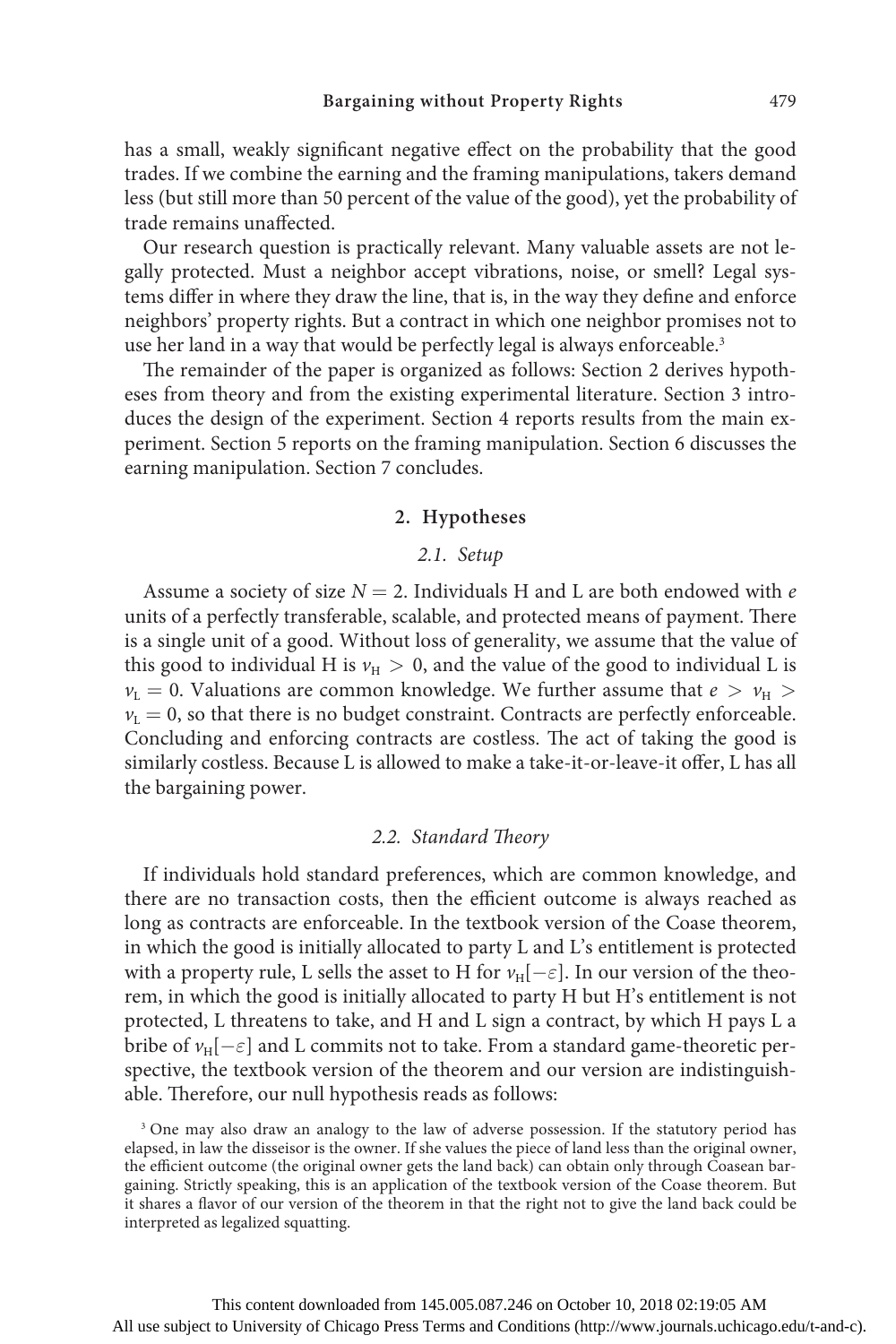**Hypothesis 0.**

- *a*) The asset always ends up with H.
- *b*) Individual H pays  $v_H[-\varepsilon]$ .

# *2.3. Behavioral Qualifications*

We adopt a simple bargaining protocol: L makes an offer, and H decides whether to accept or reject the offer. In describing possible behavioral effects, it is useful to address these two stages in reverse order.

First, what is the maximum amount that H would be willing to pay? This maximum amount constitutes H's reservation price, which we denote *R*. In the game-theoretic analysis,  $R = v_H$ . In a behavioral model, H's reservation price includes additional dimensions. Consider the standard version of the Coase theorem, in which the good is initially allocated to party L and L's entitlement is protected with a property rule. The maximal amount that H would be willing to pay to purchase the good from L is affected by H's preferences for fairness.<sup>4</sup> Formally, let *x* denote the strength of H's fairness concerns. The maximal amount that H would be willing to pay, in this behavioral model, is  $R = v_H - x$ . Next, consider our version of the Coase theorem, in which the good is initially allocated to party H but H's entitlement is not protected. Here, in addition to standard fairness concerns, a heightened fairness concern, reflecting a reluctance to pay for what is aleady mine, may further reduce H's reservation price *R*. 5 Let *y* denote this additional behavioral effect. We thus have  $R = v_H - x - y$ .

We now turn to L: what amount will L offer? A perfectly rational (and riskneutral) L who seeks to maximize her absolute monetary payoffs will try to predict *R* and make an offer that maximizes the expected payment (magnitude of the offer multiplied by the probability of acceptance). In the standard version of the theorem, L would form a prediction:  $\hat{R} = v_h - \hat{x}$ , where  $\hat{x} = x + \varepsilon_x$  and the error term  $\varepsilon$ <sub>*x*</sub> is distributed according to the cumulative distribution function  $F(\varepsilon)$ . Then L would offer an amount *m* that maximizes  $\text{Prob}(m \leq R) \times m$ , or  $\text{Prob}(\varepsilon_r)$  $\leq v_H - x - m \times m$ . With this chosen value of *m*, there is a probability Prob( $\varepsilon_x$  $\geq v_{\rm H} - x - m$ ) that efficient trade will not occur. In our version of the theorem, L's prediction of H's reservation price is  $\hat{R} = v_h - \hat{x} - \hat{y}$ , where  $\hat{y} = y + \varepsilon_y$  and the error term  $\varepsilon$ <sub>*y*</sub> is distributed according to the cumulative distribution function

<sup>4</sup> As an entire literature on ultimatum games demonstrates, offers deemed grossly unfair are often rejected (Güth, Schmittberger, and Schwarze 1982; Oosterbeek, Sloof, and van de Kuilen 2004; Hoffman, McCabe, and Smith 2008; Cooper and Dutcher 2011).

<sup>&</sup>lt;sup>5</sup> An endowment effect, driven by loss aversion, may also change H's reservation price (Kahneman, Knetsch, and Thaler 1991; Tversky and Kahneman 1991; Thaler et al. 1997; Kőszegi and Rabin 2006). Indeed, loss aversion may increase H's reservation price *R.* Other explanations for an endowment effect (Kahneman, Knetsch, and Thaler 1990, 1991; Rachlinski and Jourden 1998; Tversky and Griffin 2000; Korobkin 2003) are ruled out by our experimental design. We use a simple token, and no endowment effect has been found with tokens (Kahneman, Knetsch, and Thaler 1990). Attachment, which is one potential source of the endowment effect, is unlikely to form with tokens (compare Kelman 1978–79; Brosnan et al. 2007). And regret, another potential source of the endowment effect, is unlikely to be triggered, since the token is originally assigned by the experimenter (compare Gilovich and Medvec 1995).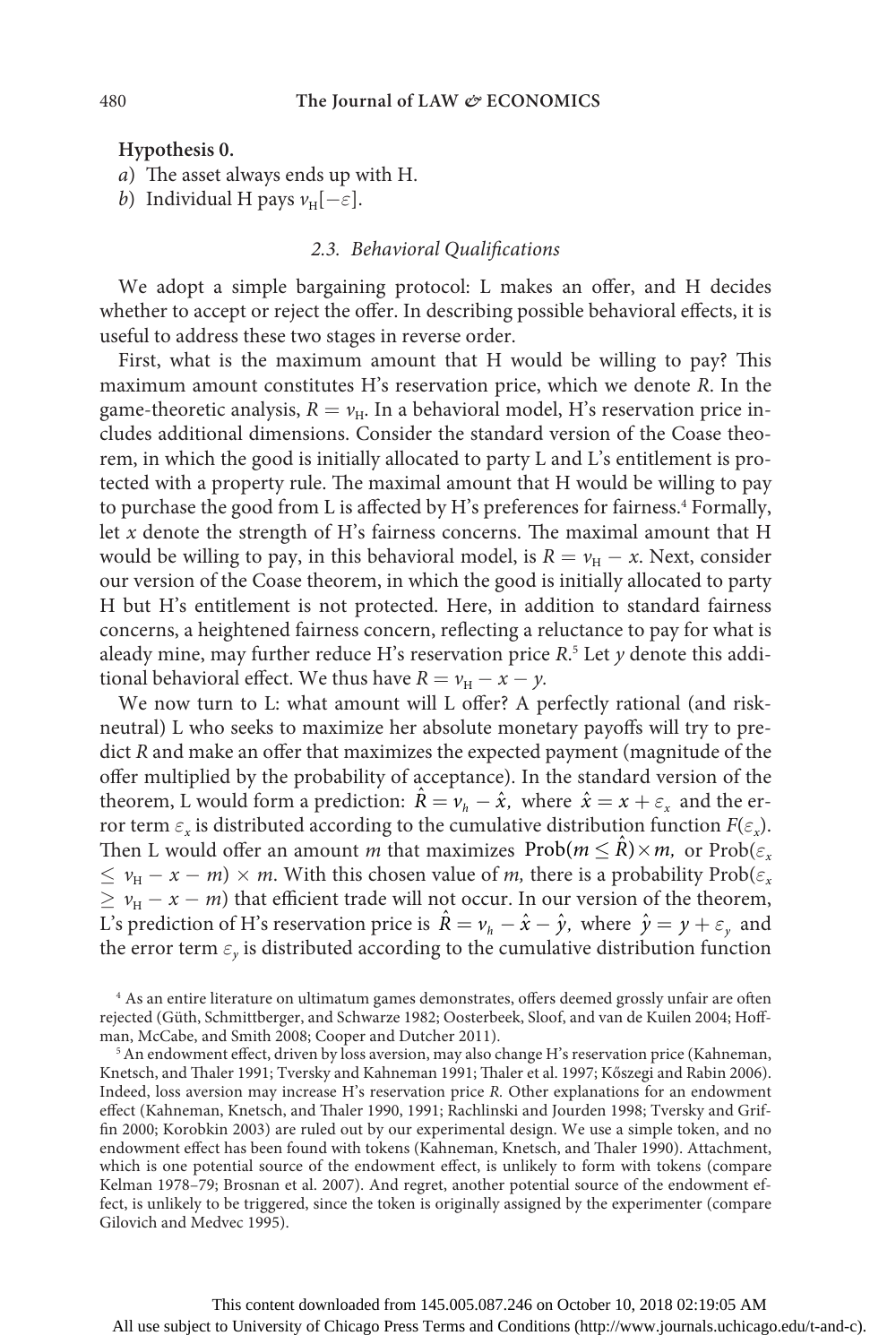*G*( $\varepsilon$ <sub>*v*</sub>). In this case, L would offer an amount *m* that maximizes  $Prob(m \le R) \times m$ , or Prob( $\varepsilon_x$  +  $\varepsilon_y$   $\leq$   $v_H$  -  $x$  -  $y$  -  $m$ )  $\times$  *m*. With this chosen value of *m*, there is a probability  $\text{Prob}(\varepsilon_x + \varepsilon_y \ge v_H - x - y - m)$  that efficient trade will not occur. In both cases, the source of the inefficiency is prediction error, and the likelihood of bargaining failure increases in the variance of the error distributions  $F(\varepsilon_x)$  and  $G(\varepsilon)$  (compare Bebchuk 1984). But in our version of the theorem, L needs to estimate two variables, *x* and *y,* whereas there was only a single variable to estimate in the standard version. Prediction thus becomes more difficult, and prediction error and inefficiency become more likely. Note also that the introduction of a new variable *y* that reduces the reservation price *R* reduces L's optimal offer *m*.

Furthermore, in our version of the theorem, disjunction between bargaining power and the initial allocation of the good might further increase the likelihood of prediction error. In the standard version of the theorem, the same party, L, both gets the good and enjoys all of the bargaining power. In our version, bargaining power is allocated to one party, L, while the good is initially allocated to the other party, H. Is L entitled to a larger share of the surplus, since she was granted all the bargaining power? Is H entitled to a larger share of the surplus, since the good was initially allocated to him? What is the relative strength of these competing claims? Here L would be uncertain about how H resolves these issues, and this uncertainty increases the likelihood of prediction error and inefficiency.

We have thus far assumed a perfectly rational L who seeks to maximize her absolute monetary payoffs. How does the analysis change when L is a behavioral actor? In the standard version of the theorem, the only behavioral effect involves fairness concerns. We have seen the implications of H's fairness concerns. But L may herself care about fairness. And this could reduce the amount that L demands and thus the likelihood of an inefficient failure to trade. In our version of the theorem, there is a second behavioral effect: a heightened fairness concern pushes H's reservation price further downward. But, in addition, L herself may be averse to taking, perceived as stealing. Experiments find (limited) hesitance to steal (Falk and Fischbacher 2002; Schildberg-Hörisch and Strassmair 2012; Engel and Nagin 2015; see also Prudencio 1982; Lewinsohn-Zamir 2012). And this hesitance could reduce the amount that L demands and thus the likelihood of an inefficient failure to trade.

In both situations—the standard version of the theorem and our version there is a behavioral effect (or more than one) that pushes H's reservation price downward and a corresponding effect that pushes L's offer downward. We expect the effect on H's reservation price to be stronger than the effect on L's offer: H being left with a smaller share of the surplus would likely be more painful to H than it would be to L. Similarly, the loss that H experiences from taking, perceived as stealing, would likely be more painful to H than to L. In this case, L may not be aware of this asymmetry since she suffers from self-serving bias (see Loewenstein et al. 1993; Babcock and Loewenstein 1997; Haisley and Weber 2010). Or she may mispredict the degree of the asymmetry. Hence, even if L also holds social preferences, there is room for inefficiency.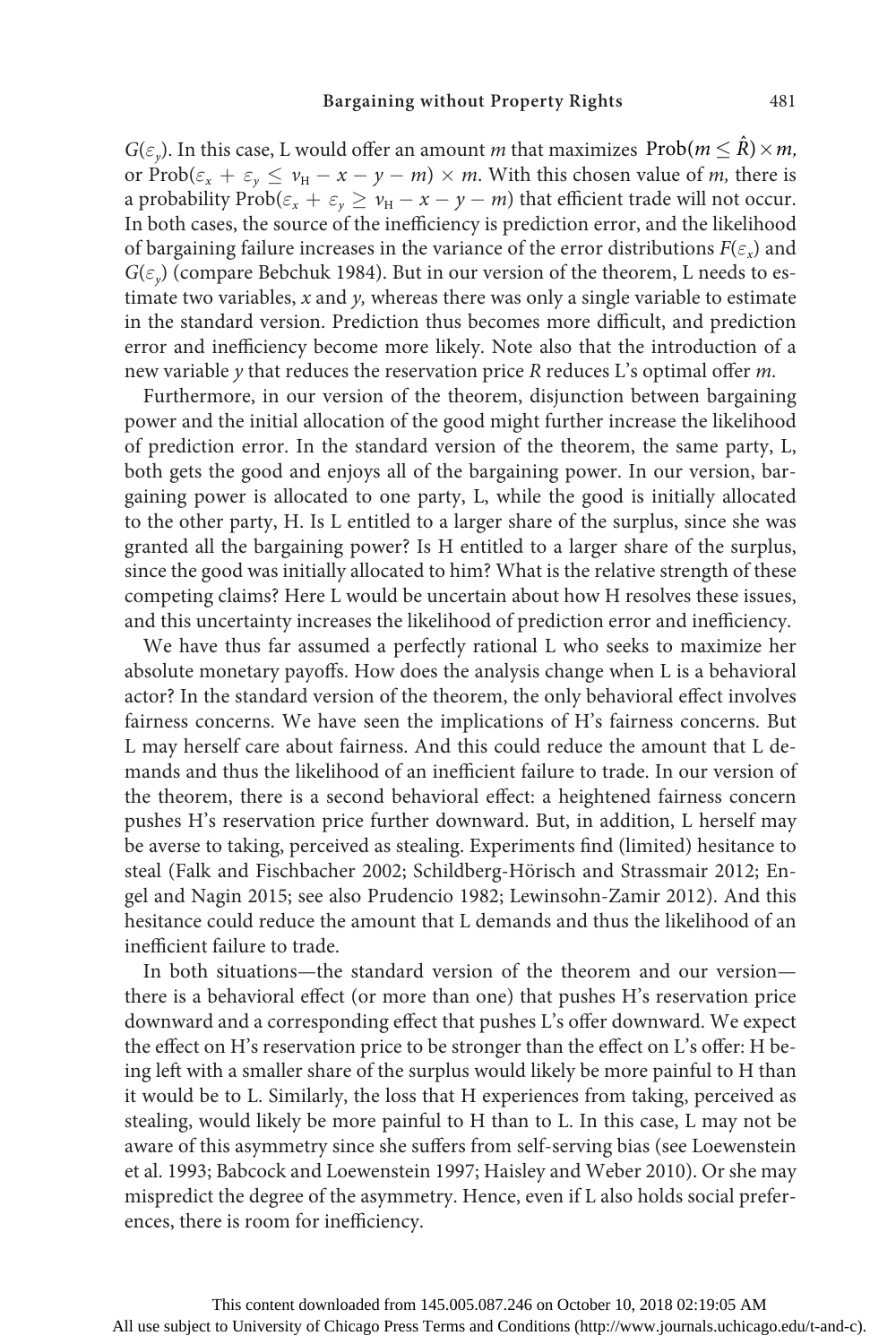We stress that our experiment is not meant to test a particular behavioral theory or to discriminate between different behavioral effects. All we need, and all we test, is the prediction that in our version of the theorem the likelihood of a successful bargain is lower and L's offer is lower, for one of the potential behavioral reasons that we have discussed or some combination of them. In particular, we test the following alternative hypothesis:

## **Hypothesis 1.**

*a*) Individual H does not always obtain the good.

*b*) Bargaining failure is more frequent if H does not have a property right in the good.

*c*) The price demanded by L is lower if H does not have a property right in the good.

# **3. Design**

Our baseline is the textbook version of Coase's theorem: an individual with low valuation for a good (which we fix at 0) holds an absolute right in the good. The individual with high valuation may buy the good from her.

We compare this baseline with two treatments. Each treatment is meant to capture a different potential downside of not protecting property. The first treatment, Take, tests the willingness of the high-valuation user to pay for the lowvaluation user not to take the good. To test this key aspect of the theorem, we simplify the situation. We initially assign the good to the high-valuation user and make it possible for the low-valuation user to take the good.

The first version of the experiment allows for only one possible taking (by the low-valuation user). In theory, in the absence of property rights, the highvaluation user would be able to take the good back, the low-valuation user would be able to take again, and so on (Kaplow and Shavell 1996). Given the possibility of reciprocal takings, the good is worthless in the absence of a contract. Any value requires a contract. To capture this aspect of the theory, we conduct a second version of the experiment, the Destroy treatment. In this version, the experimental protocol provides for the destruction of the good unless the parties conclude a contract. One may also say that, in this treatment, participants bargain over the right to undisturbed use. While this protocol captures the reciprocal takings problem implied by the absence of property, one may wonder whether it has additional behavioral implications. Each version of the experiment thus captures a separate dimension of bargaining in the absence of an absolute property right.

The examples from legal practice listed in Section 1 map more directly to the Take treatment: a neighbor may annoy me with her noise, smell, or vibrations (and thereby appropriate some of the enjoyment of my land). But there are also illustrations that are closer to the Destroy treatment. Not so rarely, a good has value only as long as it is unique. A classic illustration is a secret. If somebody else knows my secret, or is able to learn it, it becomes worthless unless the parties are able to reach a contractual arrangement. Another person may also have naked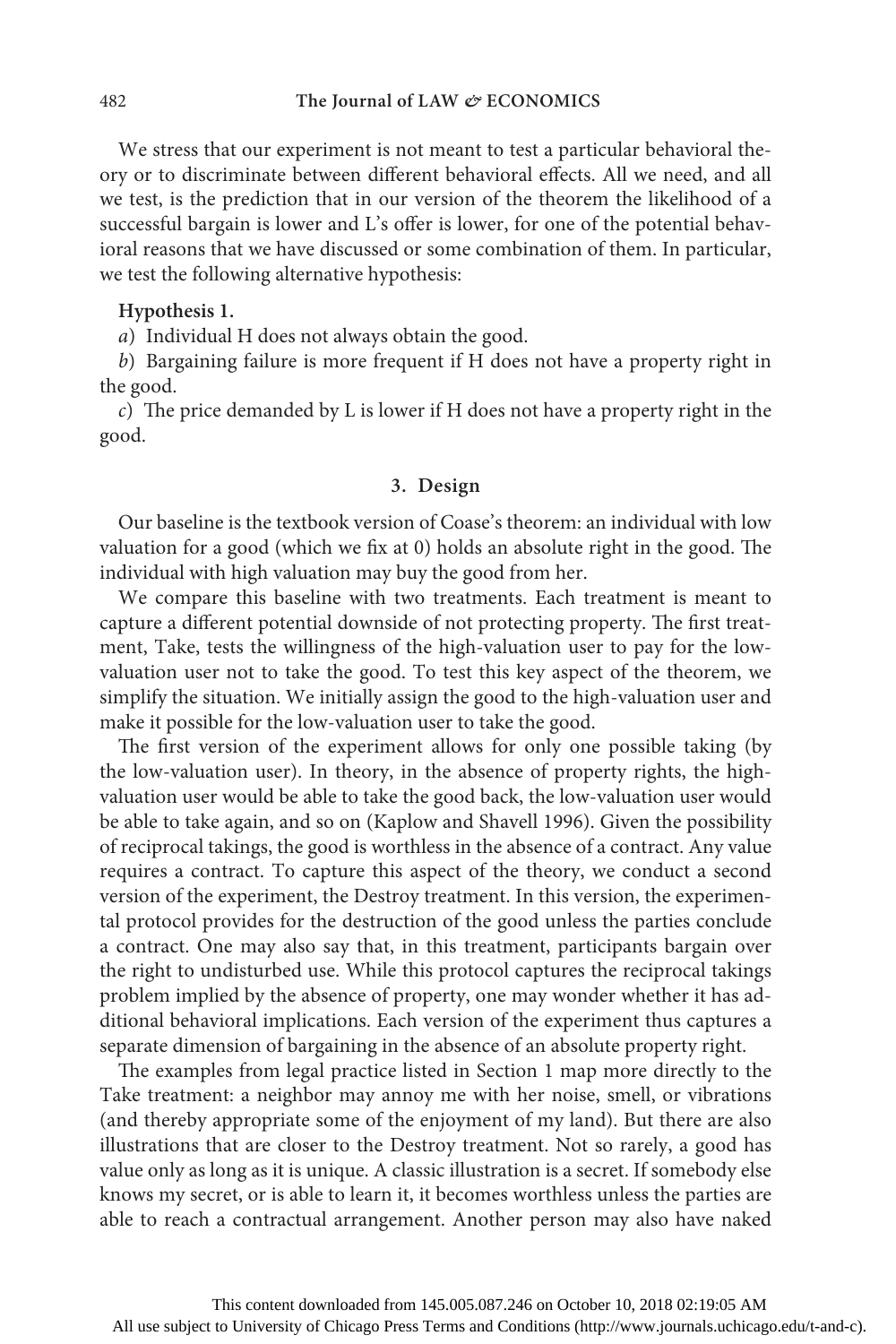#### **Bargaining without Property Rights** 483

threat power because she is able to (legally) inflict harm on me, say, by exercising a right that has no intrinsic value to her. Divorced parents fighting over the right to live with their child might be taken as an illustration of a feud that destroys what both hopefully care most about: their child's well-being.

#### *3.1. Baseline and Treatments*

#### 3.1.1. Baseline

In the Baseline treatment, a token good is originally assigned to individual L*.* If, at the end of the experiment, L is still in possession of the good, the good has  $v_L$  = 0. If, by contrast, H possesses the good, the experimenter buys the good at  $v_H <$ *e*. Property is perfectly protected, which means that the only way for H to possess and use the good is by concluding a contract with L, who is allowed to make a take-it-or-leave-it offer. The parties are free to choose any price ∈ [0, *e*]. If a deal is struck, the good is transferred to H; L receives the price. There are no negotiation or enforcement costs and no time limit.

# 3.1.2. The Take Treatment

In the Take treatment, we assign the token good to individual H at stage 1*.* At stage 3, individual L can unilaterally take the good from individual H*.* At stage 2, before individual L gets the chance to unilaterally take the good, the parties can bargain, and individual L may commit not to take the good. The bargaining protocol is as follows: individual L makes a take-it-or-leave-it offer to individual H*.* There are no negotiation or enforcement costs and no time limit. If a contract is reached, the good stays with individual H and the game ends (we do not proceed to stage 3). If a contract is not reached, we proceed to stage 3, and individual L decides whether to take the good. And then the game ends. If individual H possesses the good at the end of the experiment, she receives her redemption value  $v_H$ from the experimenter. If individual L possesses the good at the end of the experiment, she receives her redemption value  $v<sub>L</sub> = 0$  from the experimenter.

#### 3.1.3. The Destroy Treatment

In the Destroy treatment, the good is originally assigned to individual H at stage 1. Property is not protected, which means that L is free to take the good or to threaten to do so. The only way for H to secure possession and use of the good is by concluding a contract with L. At stage 2, L is allowed to make a takeit-or-leave-it offer. If H rejects, the good is not protected. If a deal is struck, one of the parties gains secure possession; the other receives a price. There are no negotiation or enforcement costs and no time limit. In order not to artificially constrain the negotiation space, contracts that give the good to L are permitted. At the end of the experiment, the good is bought by the experimenter at its redemption value, but only if the parties concluded a contract.

In our model, the good could go endlessly back and forth between the two par-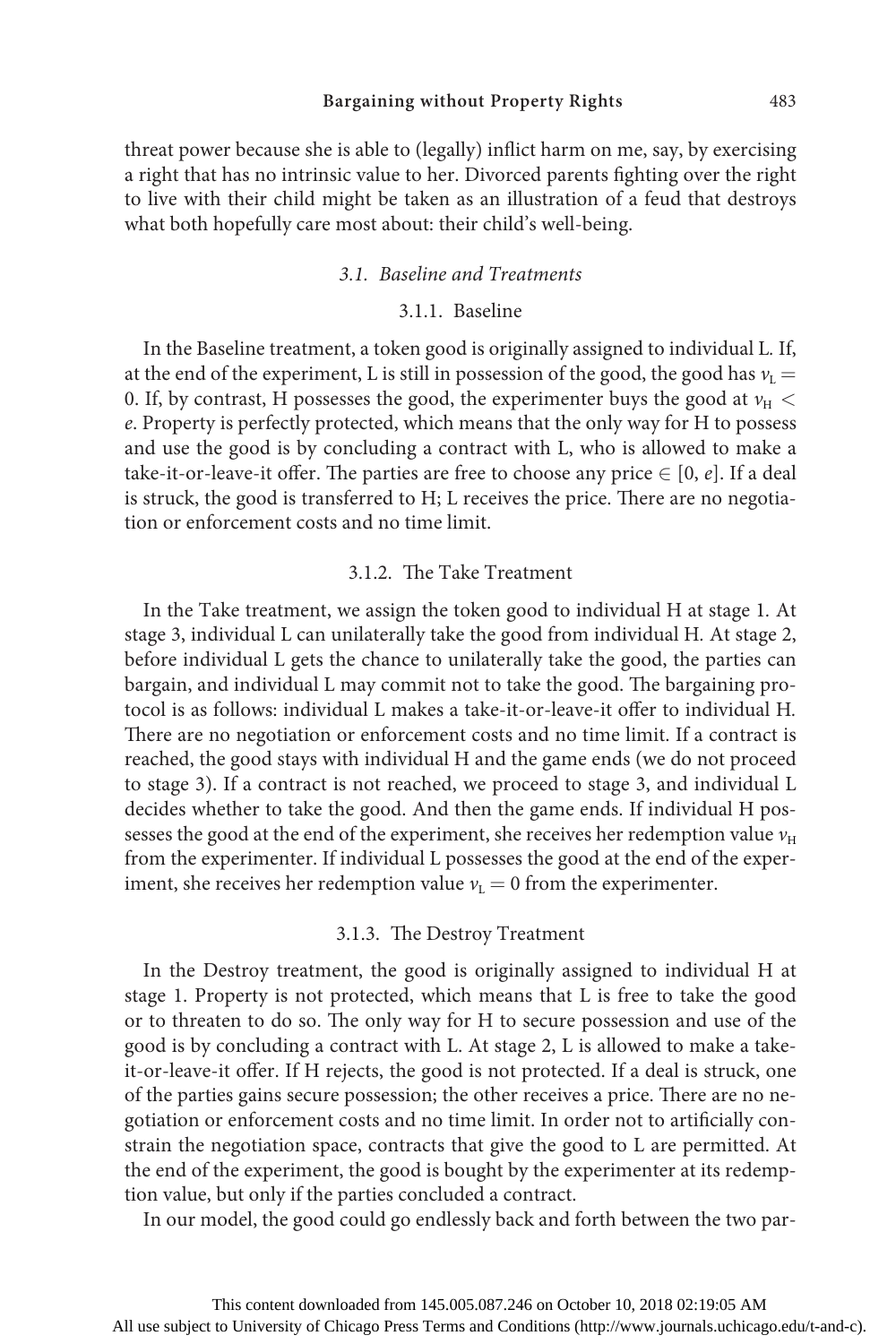| <b>Comparison of Treatments</b> |                   |                 |                   |
|---------------------------------|-------------------|-----------------|-------------------|
|                                 | Baseline          | Take            | Destroy           |
| Original good allocation        |                   | H               | Н                 |
| Property right                  | Yes               | No              | No                |
| Bargaining power                |                   |                 |                   |
| Effect of bargaining failure    | Good stays with L | L may take good | Good is destroyed |

**Table 1**

ties as long as no contract has been concluded. Directly translating this into an experimental protocol would be impractical; participants know for sure that any experiment ends within a reasonable time. Other experiments have created quasi infinity by a rule that the experiment in every period ends (after a sequence of initial periods) with a small probability. But if we had used that design option, there would have been more than one difference between this and the Take treatment: one shot versus repeated (with uncertain end) and a single option versus the option to take and to take back. Yet the critical element of the model is not the actual taking and possible taking back. The critical element is that, in the absence of a contract, the good is worthless. This we implement by the following rule: if L does not make an offer, or if H rejects the offer, the good is destroyed.<sup>6</sup> Table 1 summarizes our treatments.

# *3.2. Motives for Design Choices*

We are interested in testing whether the textbook version of the Coase theorem and our alternative version yield different outcomes, despite the fact that standard theory predicts no difference. We therefore focus on a situation for which this theoretical equivalence holds. One might criticize this approach since theoretical equivalence requires two differences in design: presence versus absence of a property right and original assignment of possession to L versus H*.* Yet if we change only one of these two features in isolation, standard theory predicts fundamentally different outcomes (at least for the Take treatment). For testing our hypothesis, we cannot change one of these elements in isolation. In essence, we are testing whether giving a property right to L is different from giving L the option to take the good from H. Standard theory says that there is no difference. The behavioral analysis suggests several possible differences. (Even standard theory would predict a difference between the Take and Destroy treatments when *ν*<sub>L</sub> > 0. But when individual L values the asset at 0, these differences disappear.)

In the field, individuals who value a good less usually do not regard the good to be completely worthless. In the interest of increasing external validity, it might therefore have been attractive to set  $v_L > 0$ . Yet in the Destroy treatment, the good is destroyed if there is no trade. We want to be in a position to compare the Baseline treatment with both the Take treatment and the Destroy treatment and

<sup>6</sup> Since the game remains one shot, we also have no reason to consider the possible additional complication resulting from the need to predict the timing preferences of the negotiation partner.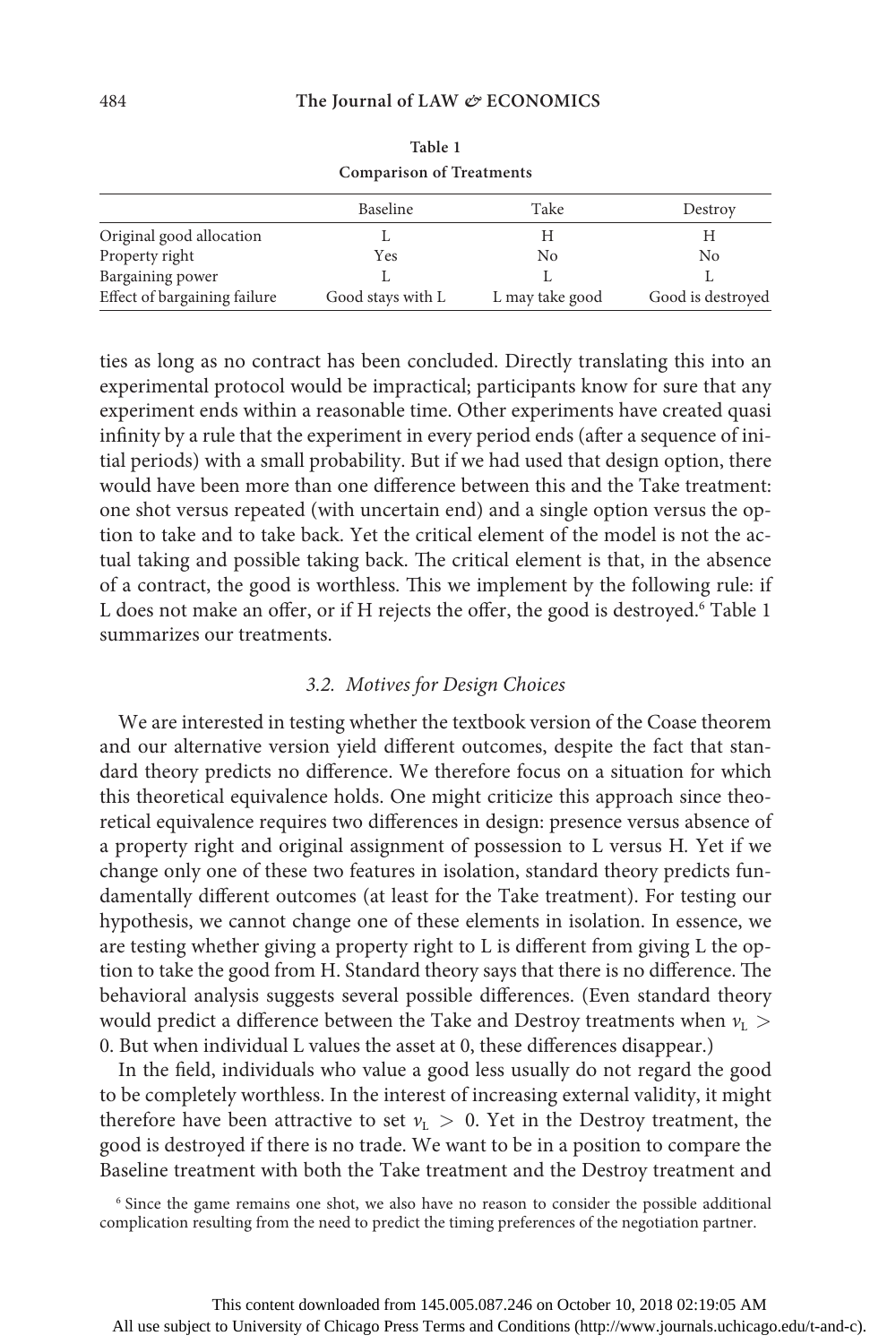|--|--|

**Time Lines of Experimental Treatments**

| Time            | Description                                                                                         |
|-----------------|-----------------------------------------------------------------------------------------------------|
| t <sub>1</sub>  | Groups are formed, valuations are assigned, and treatment conditions are defined                    |
| t <sub>2</sub>  | Individual L, who has all the bargaining power, makes an offer                                      |
| $t_3$           | Individual H decides whether she accepts                                                            |
| $t_4$ :         |                                                                                                     |
| <b>Baseline</b> | If a contract is made, the good is transferred to individual H                                      |
| Take            | If a contract is made, the good stays with individual H                                             |
| Destroy         | If a contract is made, the good either stays with individual H or is transferred to<br>individual L |
| $t_{5}$ :       |                                                                                                     |
| <b>Baseline</b> | If a contract is not made, the good stays with individual L                                         |
| Take            | If a contract is not made, the taker decides whether to take the good from its<br>current owner     |
| Destroy         | If a contract is not made, the good is destroyed                                                    |
| $t_{6}$         | The individual who eventually possesses the good sells it to the experimenter, at<br>her valuation  |

the latter two treatments with each other. Now, if bargaining fails in the Baseline and Take treatments, L is still in possession of the good. Consequently, had we chosen  $v_L > 0$ , there would have been a confounding difference between the Destroy treatment and the remaining two versions of the experiment: a difference in payoffs in case negotiations fail ( $v<sub>L</sub> > 0$  versus 0). This confound would have prevented us from meaningfully comparing the different versions of the experiment $<sup>7</sup>$ </sup>

#### *3.3. Timeline*

In both versions of the experiment, participants are randomly matched to groups of two. All are endowed with  $e = 40$  units of an experimental currency ECU. There is 1 unit of a good. Valuations for this good are randomly assigned. Individual H values the good at  $v = 30$  ECU, and individual L values the good at *ν =* 0 ECU*.* Valuations are common knowledge. Table 2 presents the time line for all versions of the experiment.

<sup>7</sup> In the Take treatment, if the L player were exclusively motivated by money, she would be indifferent between taking and not taking the good in the case of bargaining failure, and thus the threat to take would be less credible. The H player would anticipate the indifference and reject offers when L demanded a high price to refrain from taking. Yet this is not what we observe: there is no significant difference between Baseline and Take or between Take and Destroy (where the negative effect on H's payoff is automatic). The likely reason is behavioral. Taking the good is a technology for punishing the H player for rejecting the offer. This punishing sentiment is a well-established behavioral regularity. It is observed, for example, in the ultimatum game when responders reject low offers (Cooper and Dutcher 2011). The data on bargaining and taking from our experiment are consistent with this behavioral explanation. In our Take treatments, bargaining is often successful, and when it fails, taking often occurs. Of the 144 bargaining games (across the four Take treatments), we observe 105 successful bargains; in 27 of the 39 cases in which bargaining fails, taking occurs. This suggests that H players considered L's threats to take credible, and correctly so.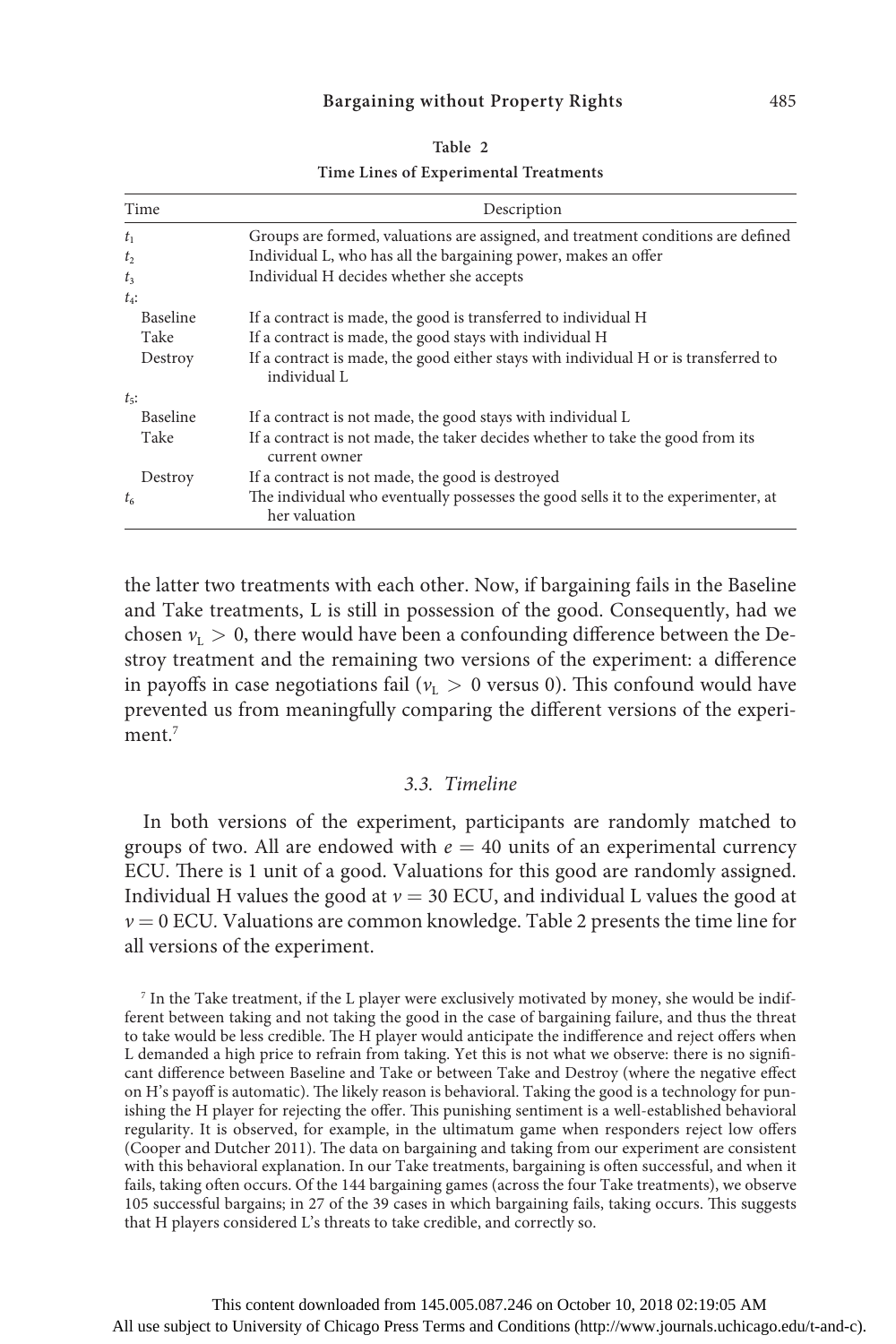#### 486 **The Journal of LAW** *&* **ECONOMICS**

#### *3.4. Postexperimental Tests*

Our experiment tests for possible failures in Coasean bargaining and, especially, whether such failures are more frequent in the absence of property rights. The source of these possible bargaining failures lies in a series of behavioral regularities (see Section 2.3). To test whether these regularities affect choices in our bargaining game, within subjects we administer three incentivized postexperimental tests and a nonincentivized questionnaire. At the beginning of the experiment, participants learn only that the experiment has several parts but do not know what these parts are. That way, the results of the main experiment cannot be affected by the anticipation of later parts.

The first test is a standard ultimatum game (Güth, Schmittberger, and Schwarze 1982), with individual L in the role of proposer and individual H in the role of responder. Participants receive an endowment of 20 ECU. Groups are rematched into unannounced matching groups of six. This standard procedure is meant to guarantee independent observations without inducing participants to second-guess group composition (see, for example, Charness 2000; Montero, Sefton, and Zhang 2008).

The second test is a simple stealing game (Falk and Fischbacher 2002; Engel and Nagin 2015). Individual H is endowed with 1 unit of a good and is randomly paired with individual L (again from the same unannounced matching group), who may take the good. Whoever possesses the good at the end of this part of the experiment receives 20 ECU from the experimenter.

The third test is a standard instrument to measure social value orientation, the so-called ring measure (McClintock and Liebrand 1988). In a nonincentivized questionnaire, we administer the Big Five instrument (Rammstedt and John 2007), ask four questions measuring trust taken from the German Socio-Economic Panel, and ask for basic demographic information.

The Experimental Lab of the University of Hamburg's Economics Department was kind enough to run the experiment for us. The experiment was programmed using zTree (Fischbacher 2007). The instructions are provided in the online appendix. Participants were invited using hroot (Bock, Baetge, and Nicklisch 2014). As announced in the instructions, participants never learned with which other participant they interacted. Each treatment comprised 72 student participants with various majors, for a total of 216 participants, 116 (53.7 percent) of whom were female. Mean age was 25.58 years. The experiment lasted approximately 1 hour, and participants on average earned €11.76 (\$14.66 at the time of the experiment, with a range of  $\text{\textsterling}4.6-\text{\textsterling}21$ ).

## **4. Results of the Main Experiment**

## *4.1. Treatment Effects*

Figure 1 displays the results. In the Baseline and Take treatments, the same number of offers is rejected (eight of 36). In the Destroy treatment, five of the 33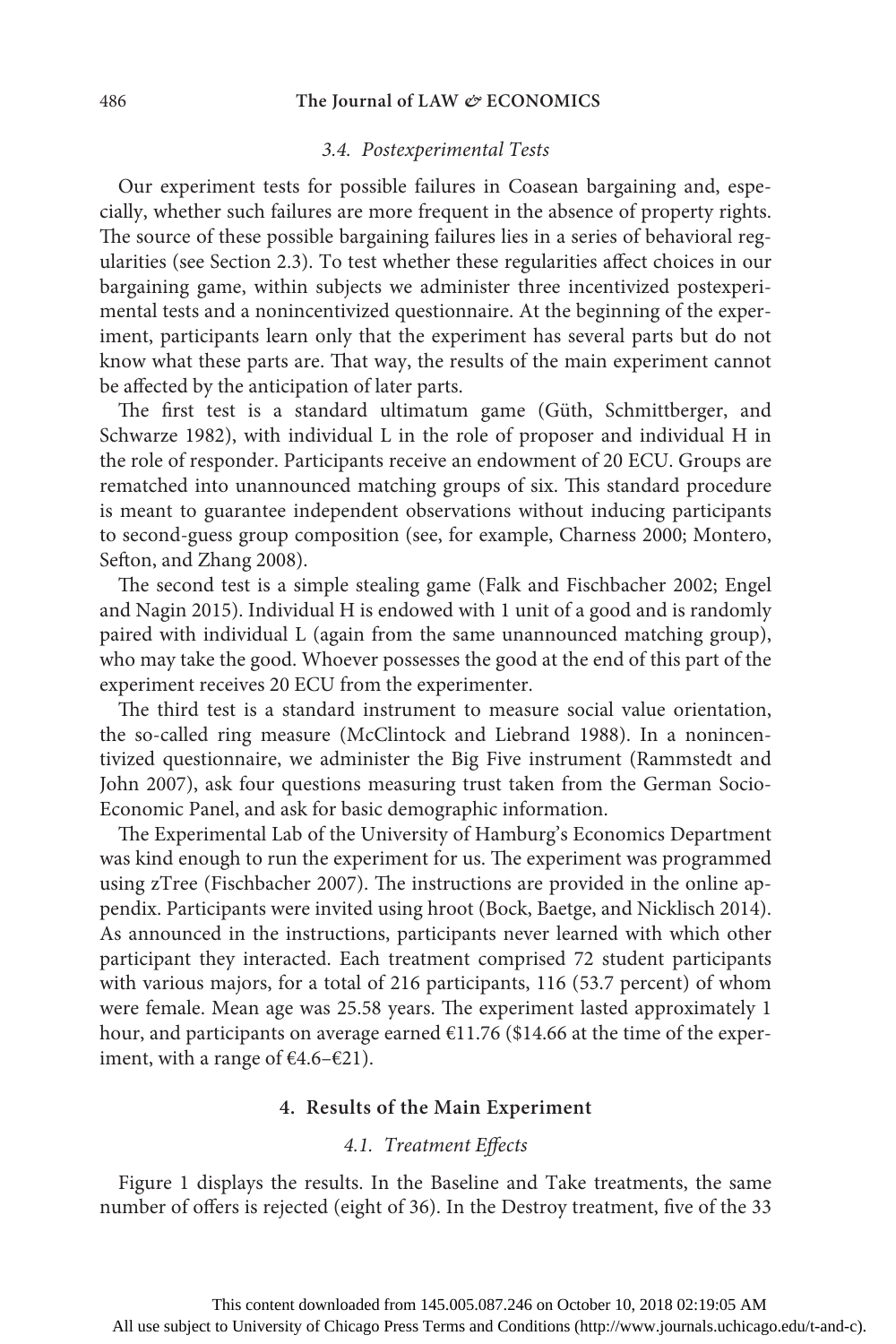

**Figure 1.** Frequency of offers and acceptance by treatment (and direction of transfer)

offers that propose to give the good to H are rejected, and in the Reverse treatment (where L get the good and pays a price to H) two of the three offers are rejected. Given these numbers, we obviously do not find any significant treatment differences, whether we use nonparametric Mann-Whitney tests, estimate a parametric logit model, or include the offers (in the Destroy treatment) that propose to give the good to L. We also do not find any treatment differences if we condition the acceptance decision on the amount the L player requests. This rejects hypothesis 1*b* and gives us the following result:

**Result 1.** Coasean bargaining is no less efficient in the absence of absolute property rights.

Strictly speaking, this result shows only that, with our data, we are not able to reject our null hypothesis of no treatment difference. This is not the same as showing that the null hypothesis is true. Power calculations indicate how much trust we can put in this nonresult. In each treatment, we have 36 independent observations. It is conventional to accept a *β*-error of .2. If we follow this convention, we can safely detect an effect of standardized size .6696. Since all of our hypotheses are directed, we are justified in using a one-sided test. We may therefore even safely conclude that we have not overlooked an effect of standardized size .5918.

We see that offers also look very similar across treatments in Figure 1. Again, we do not find any significant differences, whether we use a nonparametric Mann-Whitney test or ordinary least squares regression or whether we include offers (in the Destroy treatment) that propose to give the good to L.8 This rejects hypothesis 1*c* and gives us the following result:

<sup>8</sup> Since the sample size is the same as for testing the frequency of trade, the minimum standardized effect size we can safely detect is also identical: .6696 for a two-sided test or .5918 for a onesided test.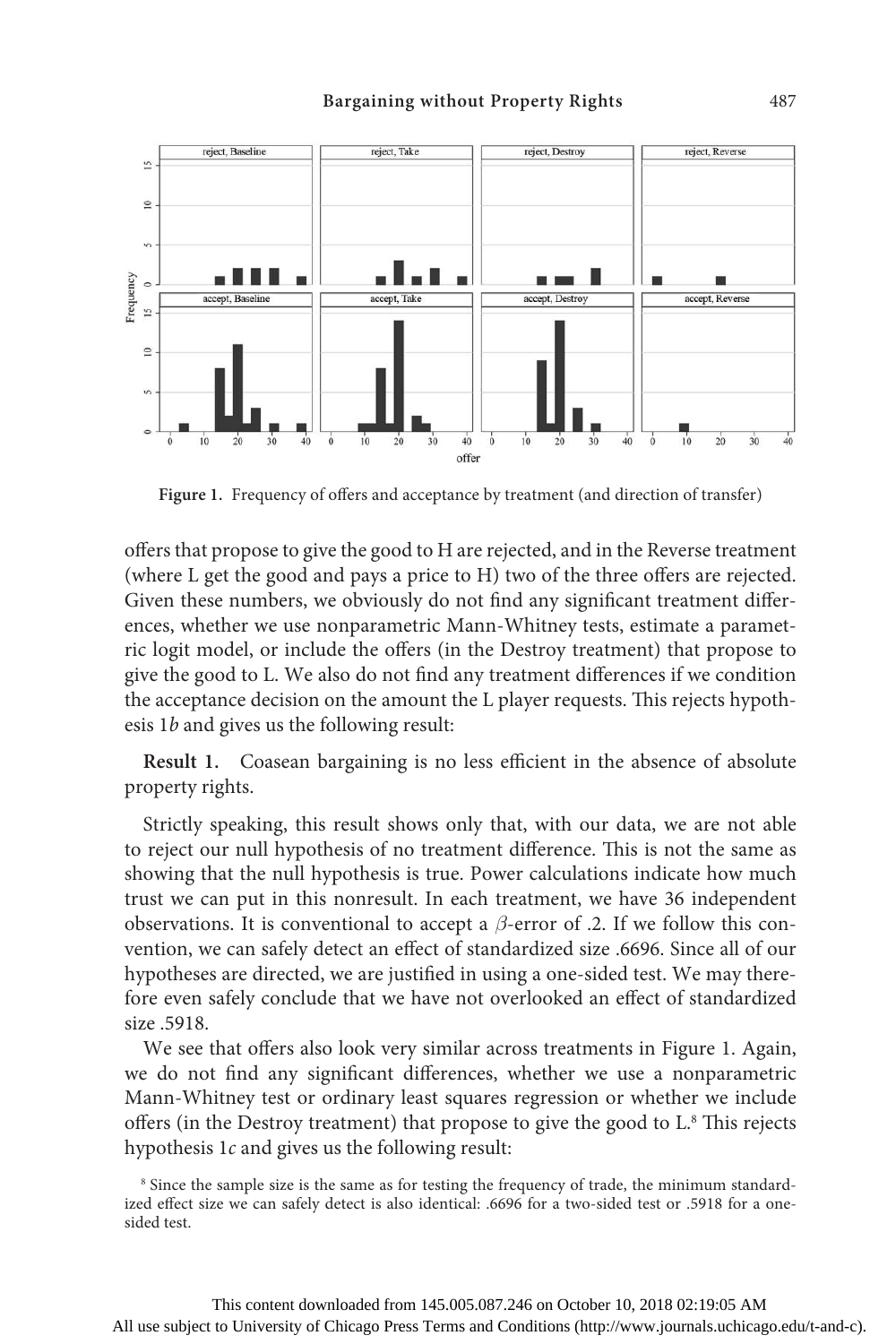**Result 2.** In the two versions of the Coase theorem, individual L makes indistinguishable price offers.

## *4.2. Testing Standard Theory*

While we do not find any differences in the treatments, we also do not support our null hypothesis, which is based on standard theory. With common knowledge of rationality, we should not have found 77.78 percent (Baseline and Take treatments) or 84.85 percent (Destroy treatment if the good is to stay with H) rates of acceptance; rather, the acceptance rate should be (close to) 100 percent. Using a binomial test, at conventional levels we can exclude that this probability is larger than 89 percent in the Baseline and Take treatments and larger than 90 percent in the Destroy treatment.9 This supports hypothesis 1*a*.

By the same token, with common knowledge of rationality, the mean offer should not have been 20.97 ECU in the Baseline treatment, 19.97 ECU in the Take treatment, or 19.03 ECU in the Destroy treatment. Rather, irrespective of treatment, the offers should have been close to  $v_H = 30$ , since the design gives L all of the bargaining power. Yet, using a one-sample signed-rank test, in the Baseline treatment we can exclude that the offer is larger than 22 ECU.10 In the Take and Destroy treatments we can exclude that the offer is larger than 20 ECU.<sup>11</sup>

#### *4.3. Explanations*

We do not find any differences by treatment, which suggests that behavioral forces do not play a meaningful, differential role in our setup; namely, they do not have a meaningfully different effect in our version of the theorem as compared with the standard version. Our findings do not support standard game-theoretic predictions either: behavioral forces play a role, just not a differential role. Revisiting Figure 1, we observe that offers giving L more than 20 are very likely to be rejected. Irrespective of treatment, offers peak at 15 ( $v_H/2$ ) and 20 ( $e/2$ ). We turn to the data from our postexperimental tests to understand these findings.

The fact that we do not find differences in the treatments' offer amounts sheds light on the importance of the behavioral effects discussed in Section 2.3. In particular, the heightened fairness concerns and respect for ownership led us to hypothesize lower offers in the treatment (hypothesis 1*c*), and we do not find such lower offers. Results from the postexperimental stealing game show that respect for ownership did not play a meaningful role in our setup: only six of 108 partic-

<sup>11</sup> The highest value at which the test rejects the null hypothesis is 21 ECU,  $p = .0256$  in the Take treatment, and  $p = .0085$  in Destroy treatment.

<sup>&</sup>lt;sup>9</sup> We avoid testing at the limit of the support by repeating the test of all probabilities between 75 percent and 99 percent and report the lowest percentage at which a two-sided test still rejects the null hypothesis at conventional levels.

<sup>&</sup>lt;sup>10</sup> We face the same problem of testing at the limit of the support as with acceptance decisions, and we approach it the same way. We test whether the mean offer, in this treatment, is between 1 and 39 ECU. We report the highest value at which the test still rejects the null hypothesis: 23 ECU,  $p = .0059$ .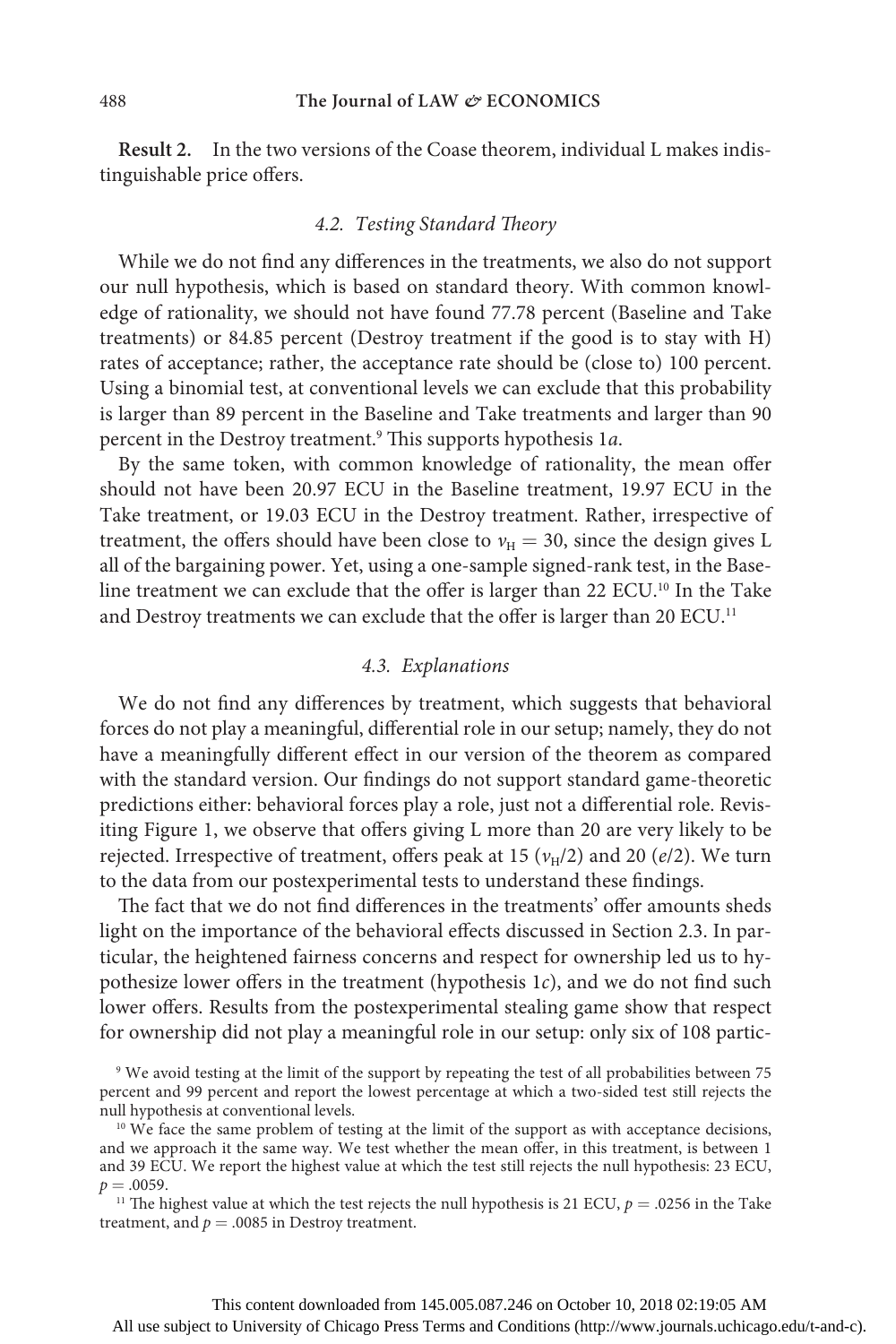ipants decided not to take the good in this game. (It would not be surprising to find minimal stealing in the postexperimental test and still find that loss aversion and respect for ownership reduce the offers in the Take and Destroy treatments: in the postexperimental stealing game, the taker gained positive value from taking the good, and this monetary incentive may have overcome any respect for ownership. In contrast, in the Take and Destroy treatments, the taker stood to gain nothing from taking.)<sup>12</sup>

The postexperimental ultimatum game sheds further light on the importance of behavioral forces in our framework. This postexperimental test replicates results from previous experiments with ultimatums. Fairness norms prevent the offeror from making very high offers (namely, from keeping almost all of the surplus to himself). And some inefficiency results when the offeror thinks that an amount is sufficiently fair and the offeree thinks otherwise. These considerations affect the Baseline and the Take and Destroy treatments in the main experiment. Accordingly, they explain why results from our main experiment are not in line with standard game-theoretic predictions.

In Figure 2, offers in the ultimatum game are recoded as the share the proposer wants to keep for herself, to increase comparability between the main experiment and the postexperimental test. (The marker size indicates the frequency.) It is interesting that offer amounts in the ultimatum game do not significantly explain offer amounts in the main experiment—neither in the Baseline nor in the Take and Destroy treatments. This result holds whether we control for treatment in the main experiment and whether we interact treatment with the amount demanded in the ultimatum game. It seems that the bargaining game—ultimatum versus Baseline versus Take and Destroy treatments—has an effect on how fairness norms manifest but that this effect is not systematic; it varies among individuals. We do not find any significant effects when attempting to explain choices with data from the ring measure of social values or from the questionnaire.

#### **5. The Frame Treatment**

As a first robustness check, we repeat the Take treatment from the main experiment but now refer to taking as stealing. This Frame treatment was conducted in the same lab with the same software. We had 66 new participants,<sup>13</sup> half of whom assumed the role of H and half of whom assumed the role of L; 48.48 percent were female, and the mean age was 25.03 years. Participants on average earned €15.19.

<sup>&</sup>lt;sup>12</sup> We find more stealing than is common in the literature (see, for example, Schildberg-Hörisch and Strassmair 2012). This is likely because we present subjects with a binary choice—steal (you get everything and the other party gets nothing) or not steal (you get nothing and the other party gets everything). Other experiments involving stealing allow for a continuous stealing decision—the subjects decide how much to steal.

<sup>&</sup>lt;sup>13</sup> In one of the three sessions, so many invited participants did not show up that we could not fill one matching group of six participants.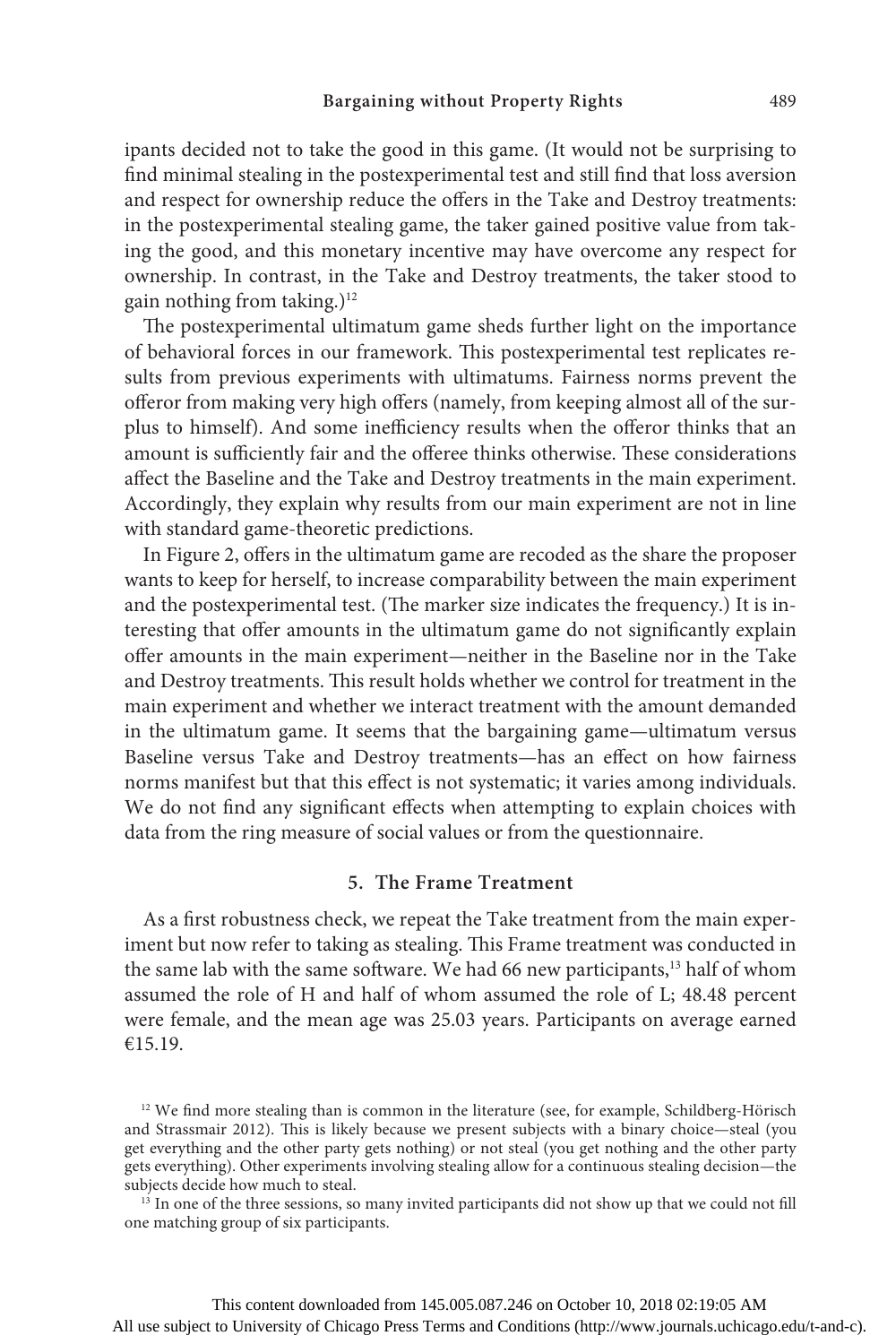

**Figure 2.** Offers in the main experiment and the ultimatum game

Figure 3 compares the Take treatment without and with the stealing frame. If we add the frame, we see that a few more deals fail (63.64 percent of all goods trade, rather than 77.78 percent without the frame). Yet this difference is not significant whether we use a nonparametric Mann-Whitney test or a logistic regression or whether we control for or interact with the size of the offer. The mean amounts demanded by player L are virtually identical (19.97 in the Take treatment versus 20.00 in the Frame treatment). Unsurprisingly, we do not find any statistical difference regarding the amount requested, neither nonparametrically nor parametrically. Of course, these are again only null effects. But we have enough statistical power to detect an effect of standardized size .6851 in a twosided test and .6054 in a one-sided test.<sup>14</sup>

# **6. Earned Good**

In the final robustness check, whoever initially receives the good has to earn it. We use a simple but annoying real-effort task (as used, for instance, in Falk and Huffman [2007]): the participant has to correctly count the number of ones in 10 tables of  $10 \times 10$  with ones and zeroes. With this change we repeat the Baseline, Take, and Frame treatments. These additional experiments were conducted in the

<sup>14</sup> Power differs (slightly) from calculations in the main experiment since we had six fewer participants (three responders) in the Frame treatment.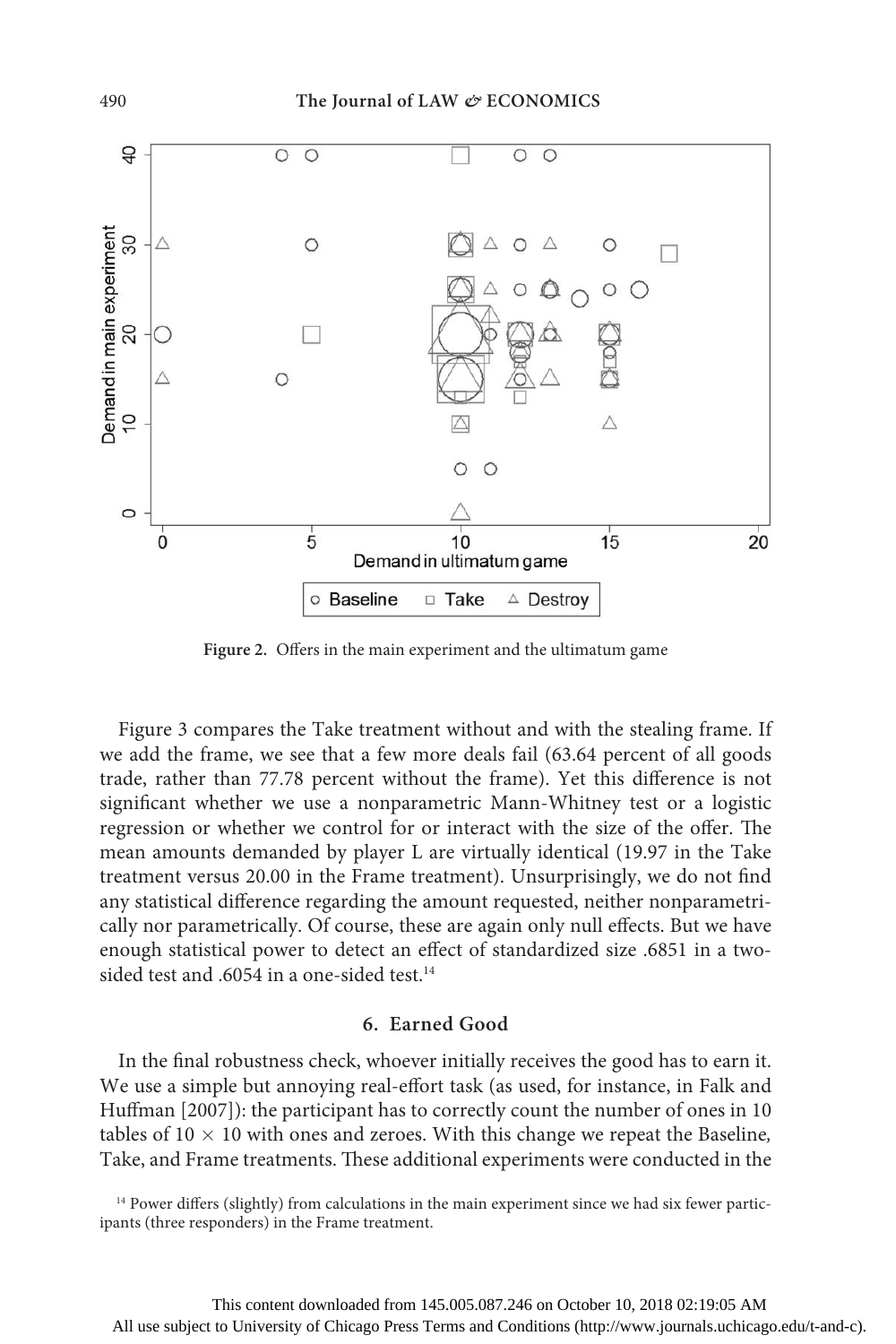

**Figure 3.** Take versus Frame treatments, with the good assigned by the experimenter

same lab using the same software.<sup>15</sup> We had 204 new participants, 59.80 percent of whom were female. Mean age was 25.39 years, and participants on average earned €15.63.

As Figure 4 shows, this manipulation changes outcomes, but only slightly. If the good is assigned (in the main experiment), 77.78 percent of all goods trade in the Baseline and Take treatments, and 63.64 percent trade in the Frame treatment. In the Earned Baseline treatment, even more goods trade (83.33 percent), while fewer goods trade in the Earned Take treatment (63.64 percent). The comparison between the Earned Baseline and Earned Take treatments is the only weakly significant effect (Mann-Whitney test;  $N = 69$ ,  $p = .0646$ ). We are reluctant to read too much into this result, since the size of the offer in the Earned Take treatment (19.52 ECU) is not significantly different from that in Earned Baseline treatment (20.78 ECU). Moreover, all other comparisons of accepted offers are insignificant whether we use nonparametric or parametric statistics or either control for or interact with the size of the offer. Note in particular that even more goods (78.79 percent) trade if the good is earned and the taking manipulation is combined with the Frame treatment.

This is all the more remarkable since we do find a significant effect on the size of the offer in the Earned Frame treatment. The average offer size in the Earned Frame treatment is 17.91 ECU, as compared with 20.78 ECU in the Earned Baseline treatment—a statistically significant difference (Mann-Whitney test; *N =* 69,  $p = .0028$ ). The Earned Frame treatment puts our hypothesis to the hardest test. The results suggest that proposers are sensitive to these manipulations. They

<sup>&</sup>lt;sup>15</sup> We do not repeat the Destroy treatment since it did not significantly differ from the Take treatment in the main experiment. In the Earned Take and Earned Frame treatments, we were unable to fill one matching group of six participants each.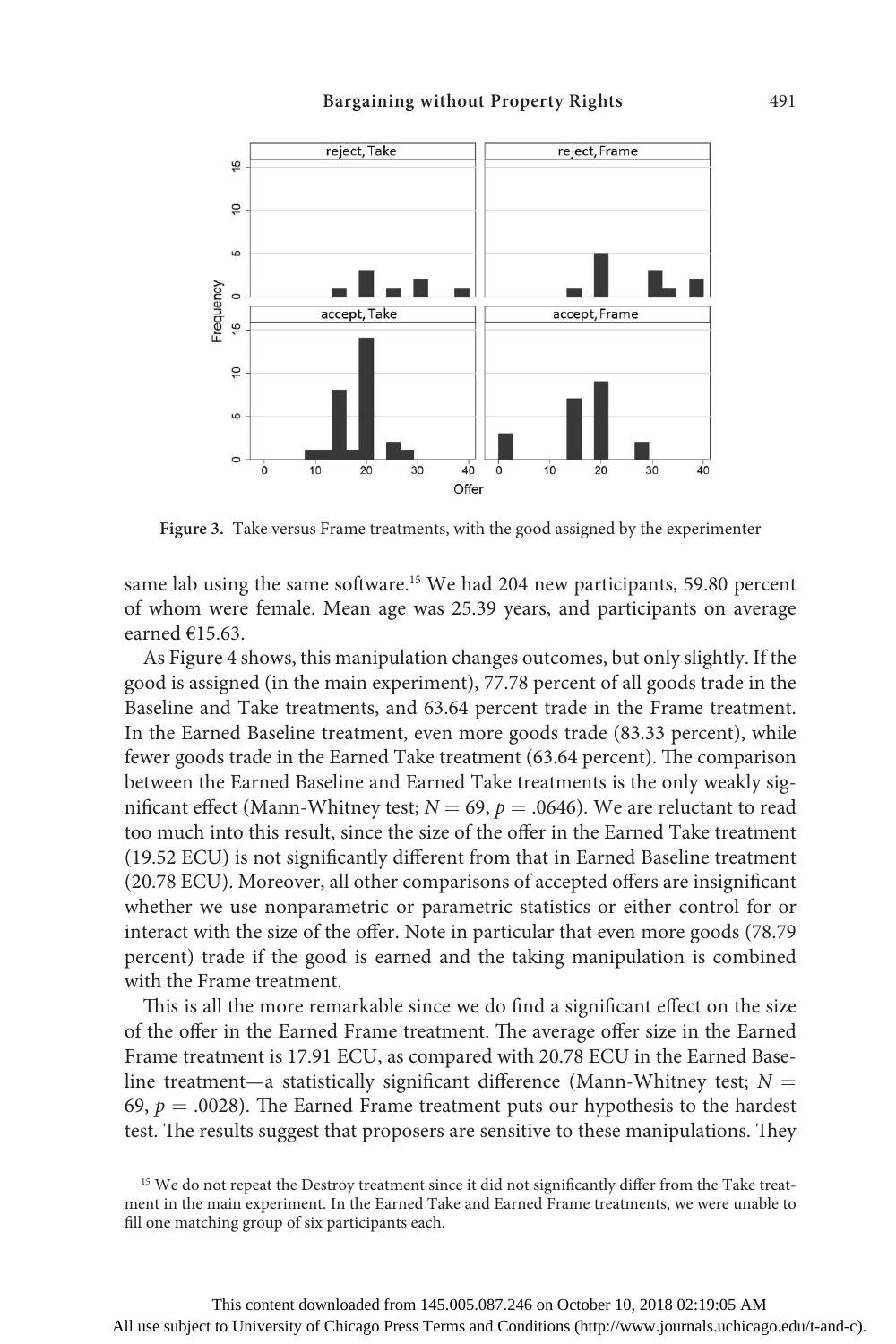

**Figure 4.** Choices in treatments with assigned versus earned goods

deem it fair to leave the other participant a larger share, but this share is on average still less than half the value of the good (which is 30). In terms of efficiency, making a lower offer does not result in more deals. It seems that proposers offer to leave possessors with a larger share because they accurately anticipate that possessors will have a higher reservation price in the Earned Frame treatment. And, in any event, we do not see fewer trades or more inefficiency, as in the Earned Take treatment.

# **7. Conclusion**

Are absolute property rights necessary for efficient Coasean bargaining? Or are relative, contractual rights sufficient? In a rational choice, game-theoretic framework, efficiency obtains with both absolute and relative rights. In this paper, we show that bargaining is equally efficient when well-established behavioral regularities are taken into account.

To test whether behavioral effects are more detrimental to ex post bargaining in our version of the theorem, we compare three situations in the lab: there is an absolute property right, but it is initially allocated to the individual who values the good less (the standard version of the theorem—the Baseline treatment); the good is initially allocated to the individual who values it more, but the other in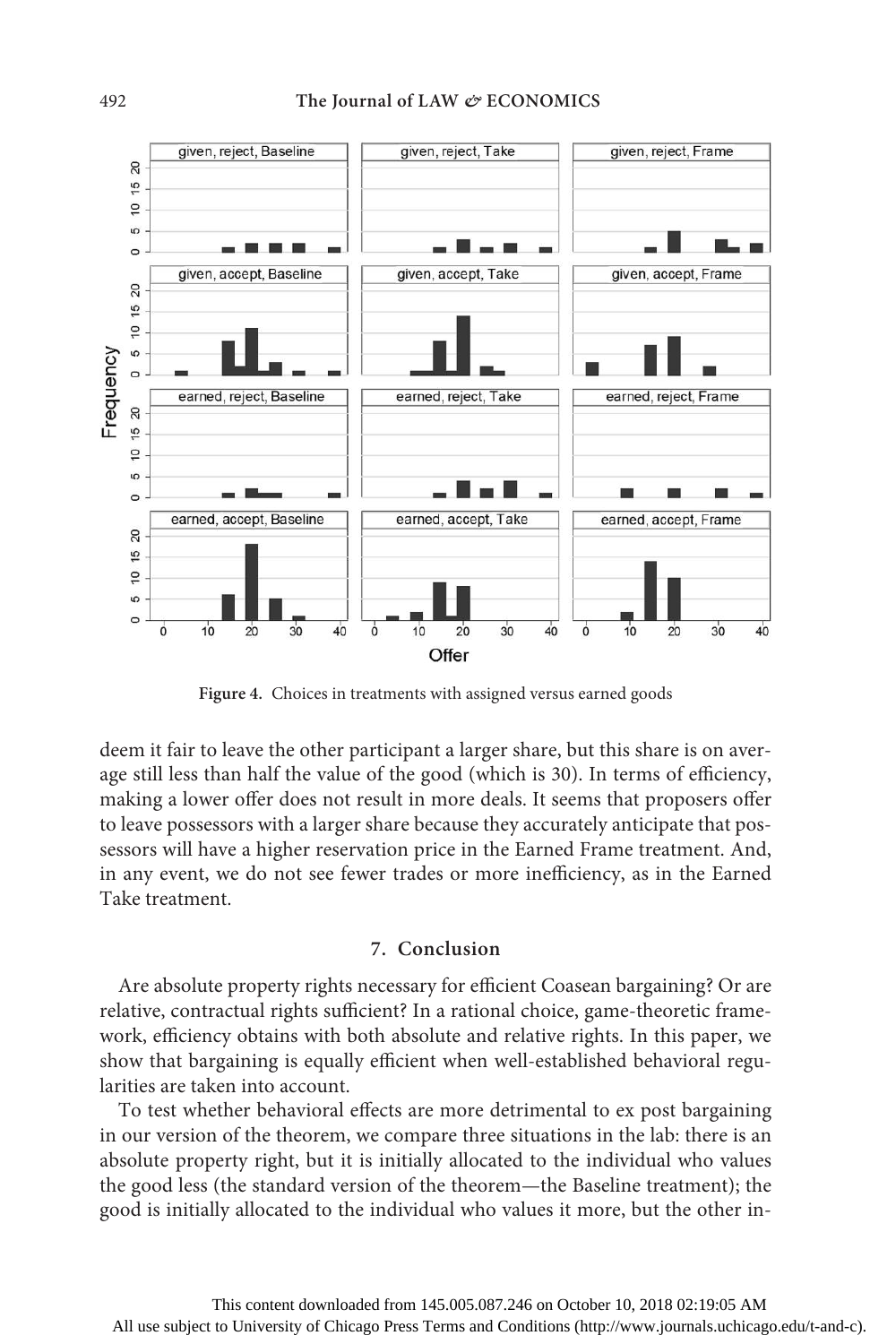dividual may take it at no cost (our version of the theorem—the Take treatment); if the two participants do not strike a deal, the good is destroyed (our version of the theorem—the Destroy treatment). We find no discernible difference between these three versions of Coasean bargaining, either in terms of efficiency or in terms of the price at which the individual with lower valuation agrees to assign the good to the other individual. Coasean bargaining is as effective with mere contractual rights as it is with absolute property rights.

This striking result obtains even if we frame taking as stealing. When the original possessor earns the good, we find a small reduction in the number of efficient trades. The robustness of this effect is, however, questionable. In particular, it disappears when taking is framed as stealing—a framing that would be expected to intensify the effect. In the Earned Frame treatment, we find a significant effect on the offered price: despite having all of the bargaining power, the potential taker leaves the person who originally earned the good a somewhat larger share. But this difference in the size of the offer does not seem to affect the number of trades.

This equivalence between absolute and relative rights refutes our behavioral hypothesis (hypothesis 1). We predicted that our version of the Coase theorem (with relative rights) would trigger additional behavioral effects and that these effects would increase strategic uncertainty and thus the incidence of bargaining failure. Our equivalence result suggests either that these additional behavioral effects are weak, relative to baseline fairness concerns, or that they are predictable (and thus do not substantially increase strategic uncertainty).

## **References**

- Aivazian, Varouj A., Jeffrey L. Callen, and Susan McCracken. 2009. Experimental Tests of Core Theory and the Coase Theorem: Inefficiency and Cycling. *[Journal of Law and](https://www.journals.uchicago.edu/action/showLinks?doi=10.1086%2F687411&system=10.1086%2F596562&citationId=p_27) [Economics](https://www.journals.uchicago.edu/action/showLinks?doi=10.1086%2F687411&system=10.1086%2F596562&citationId=p_27)* 52:745–59.
- Ayres, Ian. 2005. *Optional [Law: The Structure of Legal Entitlements](https://www.journals.uchicago.edu/action/showLinks?doi=10.1086%2F687411&crossref=10.7208%2Fchicago%2F9780226033488.001.0001&citationId=p_28)*. Chicago: University of Chicago Press.
- Babcock, Linda, and George Loewenstein. 1997. Explaining Bargaining Impasse: The Role of Self-Serving Biases. *[Journal of Economic Perspectives](https://www.journals.uchicago.edu/action/showLinks?doi=10.1086%2F687411&crossref=10.1257%2Fjep.11.1.109&citationId=p_29)* 11(1):109–26.
- Bebchuk, Lucian Arye. 1984. Litigation and Settlement under Imperfect Information. *[RAND Journal of Economics](https://www.journals.uchicago.edu/action/showLinks?doi=10.1086%2F687411&crossref=10.2307%2F2555448&citationId=p_30)* 15:404–15.
- Bock, Olaf, Ingmar Baetge, and Andreas Nicklisch. 2014. hroot: Hamburg Registration and Organization Online Tool. *[European Economic Review](https://www.journals.uchicago.edu/action/showLinks?doi=10.1086%2F687411&crossref=10.1016%2Fj.euroecorev.2014.07.003&citationId=p_31)* 71:117–20.
- Brosnan, Sarah F., Owen D. Jones, Susan P. Lambeth, Mary Catherine Mareno, Amanda S. Richardson, and Steven J. Schapiro. 2007. Endowment Effects in Chimpanzees. *[Current](https://www.journals.uchicago.edu/action/showLinks?doi=10.1086%2F687411&crossref=10.1016%2Fj.cub.2007.08.059&citationId=p_32) [Biology](https://www.journals.uchicago.edu/action/showLinks?doi=10.1086%2F687411&crossref=10.1016%2Fj.cub.2007.08.059&citationId=p_32)* 17:1704–7.
- Charness, Gary. 2000. Self-Serving Cheap Talk: A Test of Aumann's Conjecture. *[Games](https://www.journals.uchicago.edu/action/showLinks?doi=10.1086%2F687411&crossref=10.1006%2Fgame.1999.0776&citationId=p_33) [and Economic Behavior](https://www.journals.uchicago.edu/action/showLinks?doi=10.1086%2F687411&crossref=10.1006%2Fgame.1999.0776&citationId=p_33)* 33:177–94.
- Cherry, Todd L., and Jason F. Shogren. 2005. Costly Coasean Bargaining and Property Right Security. *[Environmental and Resource Economics](https://www.journals.uchicago.edu/action/showLinks?doi=10.1086%2F687411&crossref=10.1007%2Fs10640-005-1377-2&citationId=p_34)* 31:349–67.
- Coase, R. H. 1960. The Problem of Social Cost. *[Journal of Law and Economics](https://www.journals.uchicago.edu/action/showLinks?doi=10.1086%2F687411&system=10.1086%2F466560&citationId=p_35)* 3:1–44.
- Cooper, David J., and E. Glenn Dutcher. 2011. The Dynamics of Responder Behavior in Ultimatum Games: A Meta-Study. *[Experimental Economics](https://www.journals.uchicago.edu/action/showLinks?doi=10.1086%2F687411&crossref=10.1007%2Fs10683-011-9280-x&citationId=p_36)* 14:519–46.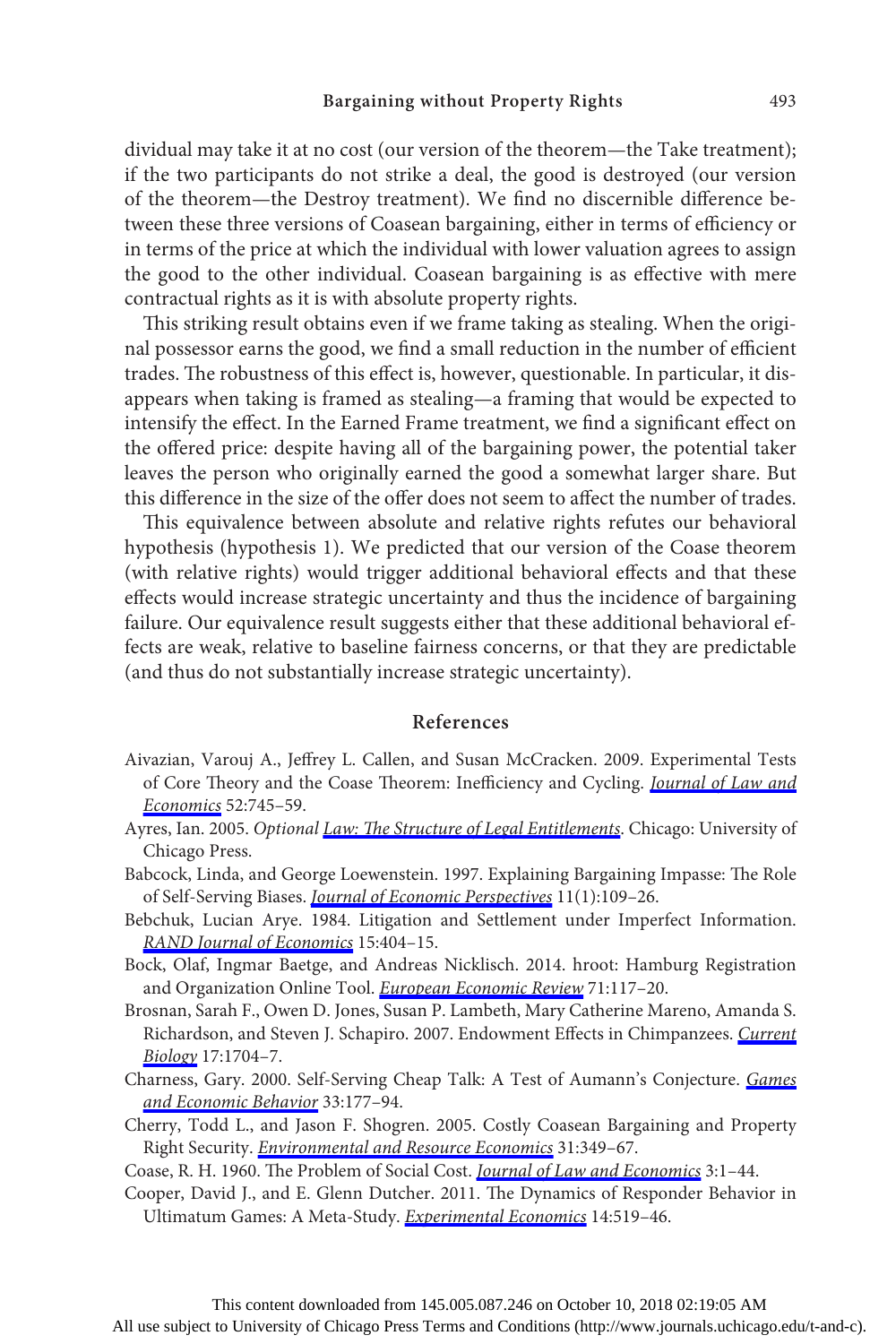- Croson, Rachel T. A., and Jason Scott Johnston. 2000. Experimental Results on Bargaining under Alternative Property Rights Regimes. *[Journal of Law, Economics, and Organiza](https://www.journals.uchicago.edu/action/showLinks?doi=10.1086%2F687411&crossref=10.1093%2Fjleo%2F16.1.50&citationId=p_37)[tion](https://www.journals.uchicago.edu/action/showLinks?doi=10.1086%2F687411&crossref=10.1093%2Fjleo%2F16.1.50&citationId=p_37)* 16:50–73.
- Engel, Christoph, and Daniel Nagin. 2015. Who Is Afraid of the Stick? Experimentally Testing the Deterrent Effect of Sanction Certainty. *[Review of Behavioral Economics](https://www.journals.uchicago.edu/action/showLinks?doi=10.1086%2F687411&crossref=10.1561%2F105.00000037&citationId=p_38)* 2:405–34.
- Falk, Armin, and Urs Fischbacher. 2002. "Crime" in the Lab: Detecting Social Interaction. *[European Economic Review](https://www.journals.uchicago.edu/action/showLinks?doi=10.1086%2F687411&crossref=10.1016%2FS0014-2921%2801%2900220-3&citationId=p_39)* 46:859–69.
- Falk, Armin, and David Huffman. 2007. Studying Labor Market Institutions in the Lab: Minimum Wages, Employment Protection, and Workfare. *[Journal of Institutional and](https://www.journals.uchicago.edu/action/showLinks?doi=10.1086%2F687411&crossref=10.1628%2F093245607780182044&citationId=p_40) [Theoretical Economics](https://www.journals.uchicago.edu/action/showLinks?doi=10.1086%2F687411&crossref=10.1628%2F093245607780182044&citationId=p_40)* 163:30–45.
- Fischbacher, Urs. 2007. z-Tree: Zurich Toolbox for Ready-Made Economic Experiments. *[Experimental Economics](https://www.journals.uchicago.edu/action/showLinks?doi=10.1086%2F687411&crossref=10.1007%2Fs10683-006-9159-4&citationId=p_41)* 10:171–78.
- Gilovich, Thomas, and Victoria Husted Medvec. 1995. The Experience of Regret: What, When, and Why. *[Psychological Review](https://www.journals.uchicago.edu/action/showLinks?doi=10.1086%2F687411&crossref=10.1037%2F0033-295X.102.2.379&citationId=p_42)* 102:379–95.
- Güth, Werner, Rolf Schmittberger, and Bernd Schwarze. 1982. An Experimental Analysis of Ultimatum Bargaining. *[Journal of Economic Behavior and Organization](https://www.journals.uchicago.edu/action/showLinks?doi=10.1086%2F687411&crossref=10.1016%2F0167-2681%2882%2990011-7&citationId=p_43)* 3:367–88.
- Haisley, Emily C., and Roberto A. Weber. 2010. Self-Serving Interpretations of Ambiguity in Other-Regarding Behavior. *[Games and Economic Behavior](https://www.journals.uchicago.edu/action/showLinks?doi=10.1086%2F687411&crossref=10.1016%2Fj.geb.2009.08.002&citationId=p_44)* 68:614–25.
- Hoffman, Elizabeth, Kevin McCabe, and Vernon L. Smith. 2008. Reciprocity in Ultimatum and Dictator Games: An Introduction. Pp. 411–16 in vol. 1 of *Handbook of Experimental Economics Results,* edited by Charles R. Plott and Vernon Smith. Amsterdam: Elsevier.
- Kahneman, Daniel, Jack L. Knetsch, and Richard H. Thaler. 1990. Experimental Tests of the Endowment Effect and the Coase Theorem. *[Journal of Political Economy](https://www.journals.uchicago.edu/action/showLinks?doi=10.1086%2F687411&system=10.1086%2F261737&citationId=p_46)* 98:1325– 48.
- ———. 1991. Anomalies: The Endowment Effect, Loss Aversion, and Status Quo Bias. *[Journal of Economic Perspectives](https://www.journals.uchicago.edu/action/showLinks?doi=10.1086%2F687411&crossref=10.1257%2Fjep.5.1.193&citationId=p_47)* 5(1):193–206.
- Kaplow, Louis, and Steven Shavell. 1996. Property Rules versus Liability Rules: An Economic Analysis. *[Harvard Law Review](https://www.journals.uchicago.edu/action/showLinks?doi=10.1086%2F687411&crossref=10.2307%2F1342135&citationId=p_48)* 109:713–90.
- Kelman, Mark. 1978–79. Consumption Theory, Production Theory, and Ideology in the Coase Theorem. *Southern California Law Review* 52:669–98.
- Korobkin, Russell B. 2003. The Endowment Effect and Legal Analysis. *Northwestern University Law Review* 97:1227–91.
	- ———. 2014. Wrestling with the Endowment Effect, or How to Do Law and Economics without the Coase Theorem. Pp. 330–34 in *The Oxford Handbook of Behavioral Economics and the Law,* edited by Eyal Zamir and Doron Teichman. Oxford: Oxford University Press.
- Kőszegi, Botond, and Matthew Rabin. 2006. A Model of Reference-Dependent Preferences. *[Quarterly Journal of Economics](https://www.journals.uchicago.edu/action/showLinks?doi=10.1086%2F687411&crossref=10.1093%2Fqje%2F121.1.121&citationId=p_52)* 121:1133–65.
- Lewinsohn-Zamir, Daphna. 2012. The Questionable Efficiency of the Efficient-Breach Doctrine. *[Journal of Institutional and Theoretical Economics](https://www.journals.uchicago.edu/action/showLinks?doi=10.1086%2F687411&crossref=10.1628%2F093245612799440014&citationId=p_53)* 168:5–26.
- Loewenstein, George, Samuel Issacharoff, Colin Camerer, and Linda Babcock. 1993. Self-Serving Assessments of Fairness and Pretrial Bargaining. *[Journal of Legal Studies](https://www.journals.uchicago.edu/action/showLinks?doi=10.1086%2F687411&system=10.1086%2F468160&citationId=p_54)* 22:135–59.
- McClintock, Charles G., and Wim B. Liebrand. 1988. Role of Interdependence Structure, Individual Value Orientation, and Another's Strategy in Social Decision Making: A Transformational Analysis. *[Journal of Personality and Social Psychology](https://www.journals.uchicago.edu/action/showLinks?doi=10.1086%2F687411&crossref=10.1037%2F0022-3514.55.3.396&citationId=p_55)* 55:396–409.